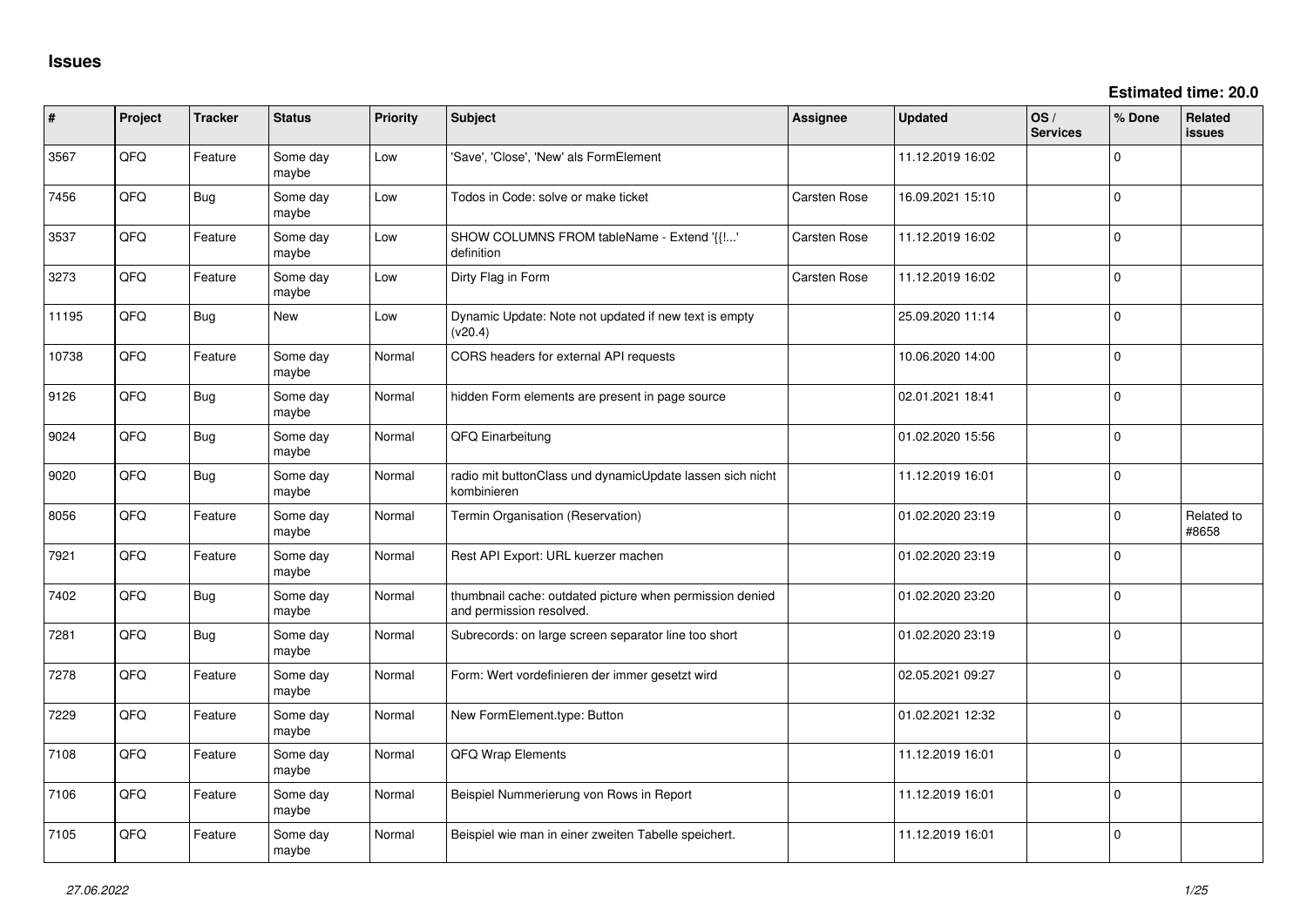| $\vert$ # | Project    | <b>Tracker</b> | <b>Status</b>     | <b>Priority</b> | <b>Subject</b>                                                                    | Assignee | <b>Updated</b>   | OS/<br><b>Services</b> | % Done       | Related<br>issues   |
|-----------|------------|----------------|-------------------|-----------------|-----------------------------------------------------------------------------------|----------|------------------|------------------------|--------------|---------------------|
| 7104      | QFQ        | Feature        | Some day<br>maybe | Normal          | Manual: hint about escaping if '\r' appears in mail body                          |          | 11.12.2019 16:01 |                        | $\Omega$     |                     |
| 7101      | QFQ        | <b>Bug</b>     | Some day<br>maybe | Normal          | 'form' in SIP and 'report' - breaks                                               |          | 01.02.2020 23:20 |                        | $\Omega$     |                     |
| 7100      | QFQ        | Feature        | Some day<br>maybe | Normal          | Download: log access, max downloads, time limit                                   |          | 01.02.2020 23:19 |                        | $\Omega$     |                     |
| 6992      | QFQ        | Feature        | Some day<br>maybe | Normal          | DB exception: Syntax Highlight                                                    |          | 11.12.2019 16:01 |                        | $\Omega$     | Related to<br>#5450 |
| 6704      | QFQ        | Feature        | Some day<br>maybe | Normal          | Upload Mode: Bilder in Notizen rechts sollen aktuellen<br>Upload repräsentieren.  |          | 01.02.2020 23:19 |                        | $\Omega$     | Related to<br>#3264 |
| 6515      | <b>OFO</b> | Feature        | Some day<br>maybe | Normal          | Formular: Felder dynamisch ein/ausblenden                                         |          | 11.12.2019 16:02 |                        | $\Omega$     |                     |
| 6299      | QFQ        | Feature        | Some day<br>maybe | Normal          | Attack detection: log table with invalid SIP access                               |          | 11.12.2019 16:02 |                        | $\Omega$     | Related to<br>#3947 |
| 6288      | QFQ        | Feature        | Some day<br>maybe | Normal          | Best Practice: Erklaeren wie man ein Formular ganz in<br>'weiss' erstellen kann   |          | 11.12.2019 16:02 |                        | $\Omega$     |                     |
| 6084      | QFQ        | Feature        | Some day<br>maybe | Normal          | New escape type: 'D' - convert date                                               |          | 01.02.2020 23:19 |                        | $\Omega$     |                     |
| 6083      | QFQ        | Feature        | Some day<br>maybe | Normal          | Dynamic Update: Value Check via SQL                                               |          | 11.12.2019 16:02 |                        | $\Omega$     |                     |
| 5923      | QFQ        | Feature        | Some day<br>maybe | Normal          | fillStoreSystemBySqlLate                                                          |          | 01.02.2020 23:19 |                        | $\mathbf 0$  |                     |
| 5895      | QFQ        | Feature        | Some day<br>maybe | Normal          | Tutorial: List of all QFQ Features                                                |          | 01.02.2020 23:19 |                        | $\mathbf 0$  |                     |
| 5893      | QFQ        | Feature        | Some day<br>maybe | Normal          | Edit on double-click                                                              |          | 01.02.2020 23:19 |                        | $\mathbf 0$  | Related to<br>#5894 |
| 5892      | QFQ        | Feature        | Some day<br>maybe | Normal          | QFQ should use T3 API to manipulate FE GROUP<br>membership                        |          | 01.02.2020 23:20 |                        | $\mathbf 0$  |                     |
| 5877      | QFQ        | Bug            | Some day<br>maybe | Normal          | FE.type=note:bsColumn strange behaviour                                           |          | 01.02.2020 23:19 |                        | $\Omega$     |                     |
| 5851      | QFQ        | Feature        | Some day<br>maybe | Normal          | Queue System implementieren: MQTT, RabbitMQ                                       |          | 01.02.2020 23:20 |                        | $\Omega$     | Related to<br>#5715 |
| 5850      | QFQ        | Feature        | Some day<br>maybe | Normal          | Deployment: In QFQ Doc best practice fuer zeitgemaesses<br>Deployment beschreiben |          | 01.02.2020 23:20 |                        | $\mathbf{0}$ |                     |
| 5805      | QFQ        | Feature        | Some day<br>maybe | Normal          | TypeAHead SQL value instead of key stored                                         |          | 01.02.2020 23:19 |                        | $\Omega$     | Related to<br>#5444 |
| 5783      | QFQ        | Feature        | Some day<br>maybe | Normal          | <b>BPMN View/Edit</b>                                                             |          | 11.12.2019 16:02 |                        | $\Omega$     |                     |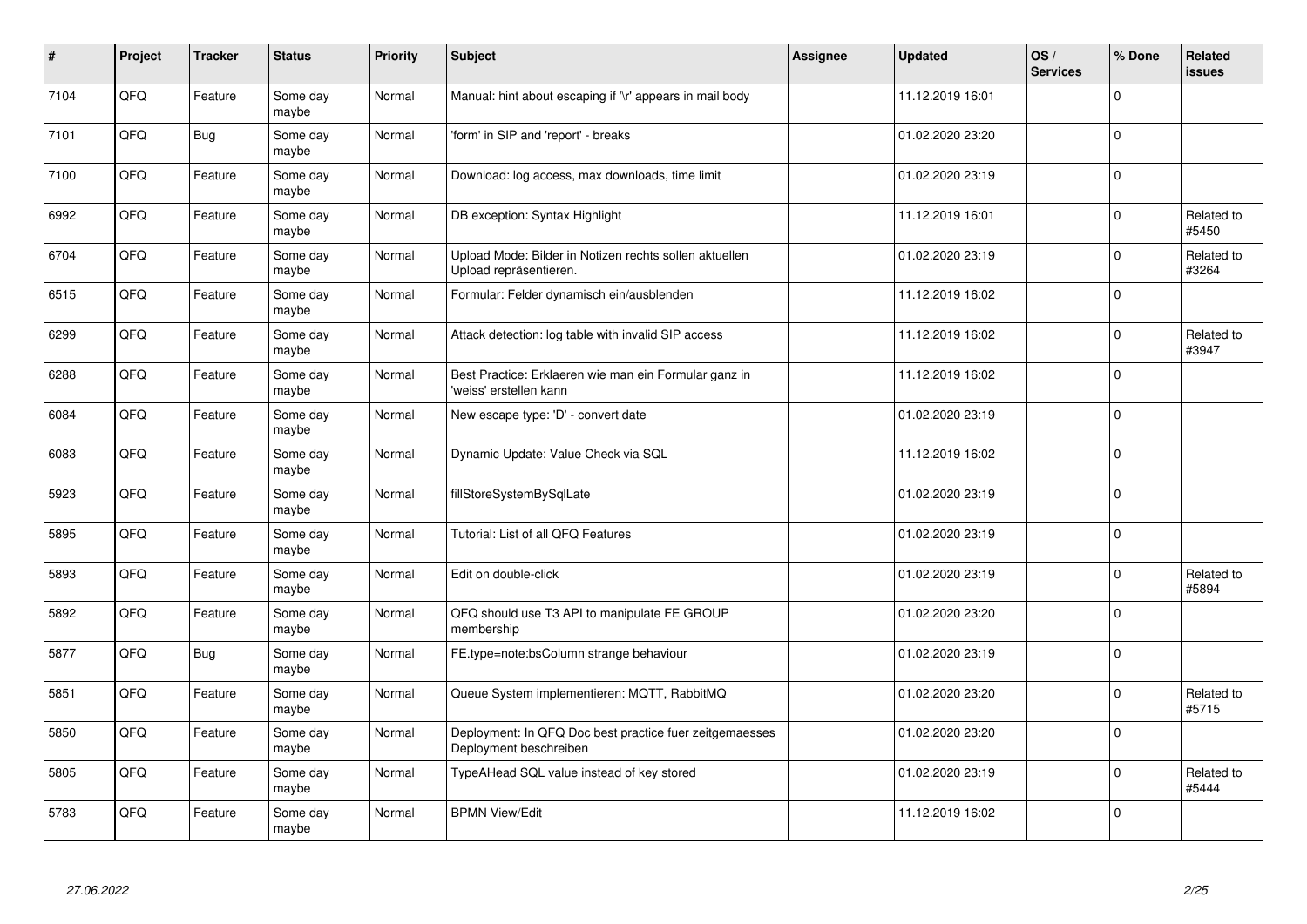| $\sharp$ | Project | <b>Tracker</b> | <b>Status</b>     | <b>Priority</b> | <b>Subject</b>                                                                                                                                                | Assignee | <b>Updated</b>   | OS/<br><b>Services</b> | % Done      | Related<br>issues    |
|----------|---------|----------------|-------------------|-----------------|---------------------------------------------------------------------------------------------------------------------------------------------------------------|----------|------------------|------------------------|-------------|----------------------|
| 5455     | QFQ     | Feature        | Some day<br>maybe | Normal          | Mail Redirects grld abhaengig                                                                                                                                 |          | 01.02.2020 23:20 |                        | $\Omega$    |                      |
| 5452     | QFQ     | Feature        | Some day<br>maybe | Normal          | Thumbnails from PDF: bad quality                                                                                                                              |          | 01.02.2020 23:20 |                        | $\Omega$    |                      |
| 5342     | QFQ     | Feature        | Some day<br>maybe | Normal          | link - with HTML Attributes                                                                                                                                   |          | 01.02.2020 23:20 |                        | $\Omega$    | Related to<br>#14077 |
| 5160     | QFQ     | Feature        | Some day<br>maybe | Normal          | QFQ collaborative / together.js, ShareJS, y-js, collaborative,                                                                                                |          | 11.12.2019 16:02 |                        | $\Omega$    |                      |
| 5129     | QFQ     | Feature        | Some day<br>maybe | Normal          | Reports: SQL fuer x Achse und y Achse                                                                                                                         |          | 11.12.2019 16:02 |                        | $\Omega$    |                      |
| 4974     | QFQ     | Feature        | Some day<br>maybe | Normal          | Long polling - inform all listening clients of changes                                                                                                        |          | 11.12.2019 16:02 |                        | $\Omega$    |                      |
| 4816     | QFQ     | Feature        | Some day<br>maybe | Normal          | Templates for QFQ Reports (Tables, Radios, )                                                                                                                  |          | 01.02.2020 23:20 |                        | $\Omega$    |                      |
| 4719     | QFQ     | Feature        | Some day<br>maybe | Normal          | Custom Message in Client in case of 'Browser tab close,<br>modification will be lost'                                                                         |          | 01.02.2020 23:20 |                        | $\mathbf 0$ |                      |
| 4640     | QFQ     | Feature        | Some day<br>maybe | Normal          | Rename System Forms                                                                                                                                           |          | 01.02.2020 23:20 |                        | $\Omega$    |                      |
| 4627     | QFQ     | Feature        | Some day<br>maybe | Normal          | dbupdate: all tables - check 'create', 'modified' if it is<br>possible to change to default 'CURRENT_TIMESTAMP' and<br>modified 'ON UPDATE CURRENT_TIMESTAMP' |          | 01.02.2020 23:20 |                        | $\Omega$    |                      |
| 4626     | QFQ     | Feature        | Some day<br>maybe | Normal          | Mobile View: 'classBody=qfq-form-right' makes no sense                                                                                                        |          | 01.02.2020 23:20 |                        | $\Omega$    |                      |
| 4551     | QFQ     | Feature        | Some day<br>maybe | Normal          | Set 'pills' via dynamicUpdate to show/hide/disabled                                                                                                           |          | 01.02.2020 23:20 |                        | $\Omega$    | Related to<br>#3752  |
| 4546     | QFQ     | Bug            | Some day<br>maybe | Normal          | NH: SIP storage is destroyed                                                                                                                                  |          | 01.02.2020 23:20 |                        | $\Omega$    |                      |
| 4536     | QFQ     | Feature        | Some day<br>maybe | Normal          | FE upload: problem with delete if mutliple uploads an<br>FE.name="                                                                                            |          | 01.02.2020 23:20 |                        | $\Omega$    |                      |
| 4446     | QFQ     | Feature        | Some day<br>maybe | Normal          | New FE get same feldContainerId as last modifed FE                                                                                                            |          | 01.02.2020 23:20 |                        | $\Omega$    |                      |
| 4445     | QFQ     | Feature        | Some day<br>maybe | Normal          | template group: Option to simulate fieldset                                                                                                                   |          | 28.06.2021 14:11 |                        | $\mathbf 0$ |                      |
| 4444     | QFQ     | Feature        | Some day<br>maybe | Normal          | FE.type=upload: detect mime type                                                                                                                              |          | 11.12.2019 16:02 |                        | $\Omega$    | Related to<br>#4303  |
| 4443     | QFQ     | Feature        | Some day<br>maybe | Normal          | Form: multiple secondary tables                                                                                                                               |          | 01.02.2020 23:20 |                        | $\Omega$    |                      |
| 4442     | QFQ     | Feature        | Some day<br>maybe | Normal          | Special Column Name: link - new symbol G (Glyph) to<br>choose any available symbol                                                                            |          | 11.12.2019 16:02 |                        | $\Omega$    |                      |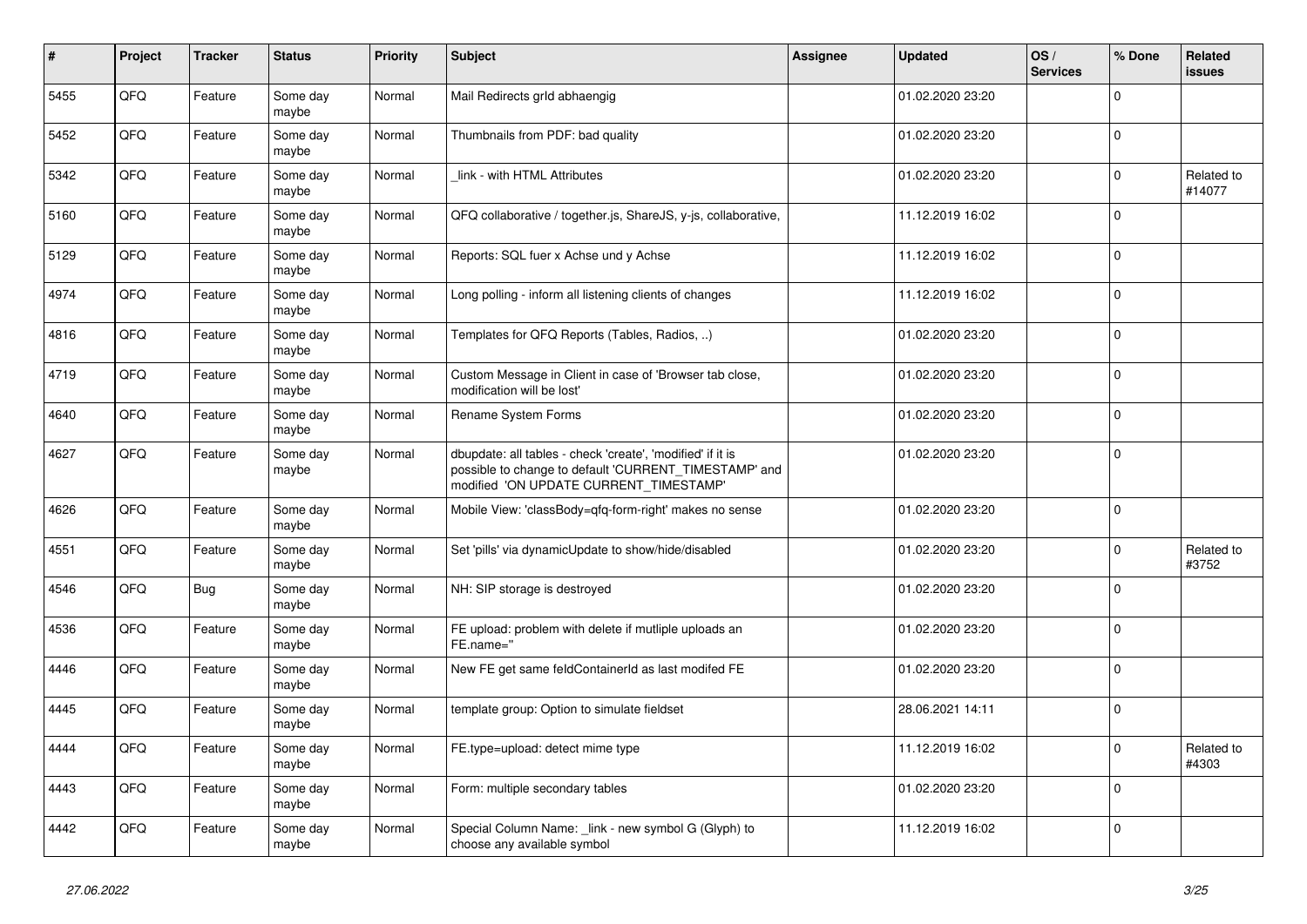| #    | Project | <b>Tracker</b> | <b>Status</b>     | <b>Priority</b> | Subject                                                                                                                                                  | Assignee | <b>Updated</b>   | OS/<br><b>Services</b> | % Done      | Related<br><b>issues</b>                    |
|------|---------|----------------|-------------------|-----------------|----------------------------------------------------------------------------------------------------------------------------------------------------------|----------|------------------|------------------------|-------------|---------------------------------------------|
| 4441 | QFQ     | Bug            | Some day<br>maybe | Normal          | \$_SERVER Vars sollten nur aus dem Store genommen<br>werden - Code entsprechend anpassen.                                                                |          | 11.12.2019 16:02 |                        | $\Omega$    |                                             |
| 4440 | QFQ     | Feature        | Some day<br>maybe | Normal          | Manual.rst: explain how to. expand PHP Session to 4h                                                                                                     |          | 11.12.2019 16:02 |                        | $\mathbf 0$ |                                             |
| 4439 | QFQ     | Feature        | Some day<br>maybe | Normal          | Log: report all actions fired by an FE Element, incl. the<br>original directive (slaveld, sqllnsert, )                                                   |          | 01.02.2020 23:20 |                        | $\Omega$    | Related to<br>#4432.<br>Related to<br>#5458 |
| 4435 | QFQ     | Feature        | Some day<br>maybe | Normal          | Report: striptags - specify allowed tags                                                                                                                 |          | 01.02.2020 23:20 |                        | $\mathbf 0$ |                                             |
| 4433 | QFQ     | Feature        | Some day<br>maybe | Normal          | Log when SIP will be destroyed by QFQ for any (security)<br>reason                                                                                       |          | 01.02.2020 23:20 |                        | $\Omega$    | Related to<br>#4432,<br>Related to<br>#5458 |
| 4138 | QFQ     | Bug            | Some day<br>maybe | Normal          | style fehlt                                                                                                                                              |          | 11.12.2019 16:03 |                        | $\mathbf 0$ |                                             |
| 4122 | QFQ     | Bug            | Some day<br>maybe | Normal          | file: Render Mode hat keinen Effekt                                                                                                                      |          | 11.12.2019 16:03 |                        | $\mathbf 0$ |                                             |
| 4027 | QFQ     | Feature        | Some day<br>maybe | Normal          | Missing: orange 'check' / 'bullet'                                                                                                                       |          | 11.12.2019 16:03 |                        | 0           |                                             |
| 3880 | QFQ     | Feature        | Some day<br>maybe | Normal          | Form 'Form': anlegen einer Tabelle                                                                                                                       |          | 14.01.2021 10:12 |                        | $\Omega$    |                                             |
| 3879 | QFQ     | Feature        | Some day<br>maybe | Normal          | Form 'FormElement': Beim Feld 'name' rechts in der Notiz<br>einen Link einblenden - a) aktuelle Definition anzeigen, b)<br>Spalte in der Tabelle anlegen |          | 11.12.2019 16:03 |                        | $\mathbf 0$ |                                             |
| 3878 | QFQ     | Feature        | Some day<br>maybe | Normal          | Form 'FormElement': Spalte 'name' typeAhead mit<br>Spaltennamen der Primarytable.                                                                        |          | 11.12.2019 16:03 |                        | $\mathbf 0$ |                                             |
| 3646 | QFQ     | Feature        | Some day<br>maybe | Normal          | Moeglichkeit HTML Tags in Reports auszugeben (zu<br>enkodieren: htmlspecialchars)                                                                        |          | 11.12.2019 16:02 |                        | $\Omega$    | Related to<br>#14320                        |
| 3617 | QFQ     | Feature        | Some day<br>maybe | Normal          | Load javascripts at bottom                                                                                                                               |          | 11.12.2019 16:02 |                        | $\Omega$    |                                             |
| 3495 | QFQ     | Feature        | Some day<br>maybe | Normal          | Predifined Parameter werden nicht in '+' (add new record)<br>SIP gerendert.                                                                              |          | 11.12.2019 16:02 |                        | $\mathbf 0$ |                                             |
| 2950 | QFQ     | Feature        | Some day<br>maybe | Normal          | Inhalt QFQ Records als File                                                                                                                              |          | 11.12.2019 16:03 |                        | $\Omega$    |                                             |
| 1623 | QFQ     | Feature        | Some day<br>maybe | Normal          | RealURL                                                                                                                                                  |          | 11.12.2019 16:03 |                        | $30\,$      |                                             |
| 1510 | QFQ     | Feature        | Some day<br>maybe | Normal          | jquery von google laden, falls das nicht geht lokal                                                                                                      |          | 11.12.2019 16:03 |                        | $\mathbf 0$ |                                             |
| 1253 | QFG     | Feature        | Some day<br>maybe | Normal          | QF: Colorpicker                                                                                                                                          |          | 11.12.2019 16:03 |                        | 0           |                                             |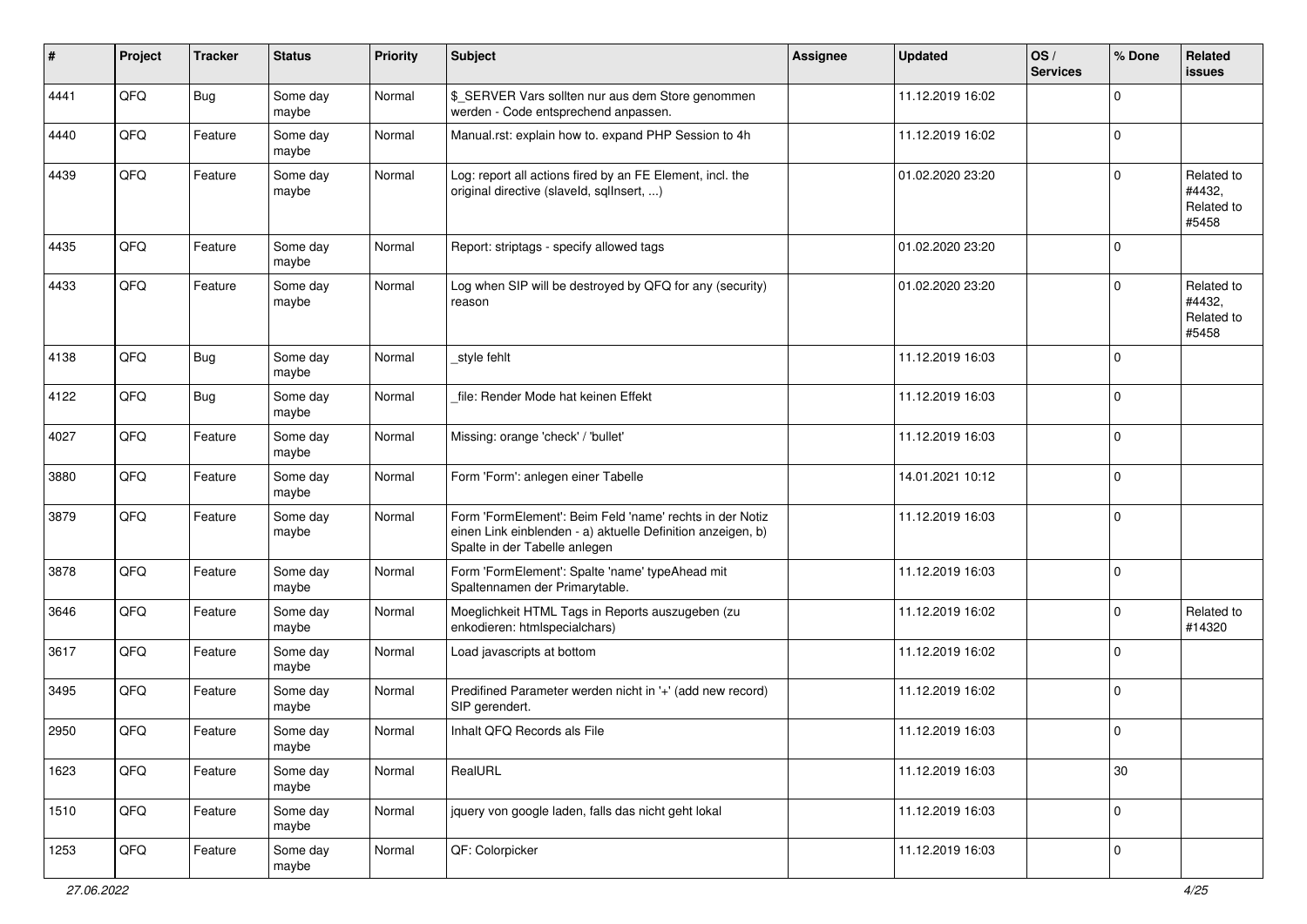| #    | Project | <b>Tracker</b> | <b>Status</b>     | <b>Priority</b> | Subject                                                                                                                                                  | <b>Assignee</b> | <b>Updated</b>   | OS/<br><b>Services</b> | % Done   | Related<br><b>issues</b>                                               |
|------|---------|----------------|-------------------|-----------------|----------------------------------------------------------------------------------------------------------------------------------------------------------|-----------------|------------------|------------------------|----------|------------------------------------------------------------------------|
| 1251 | QFQ     | Feature        | Some day<br>maybe | Normal          | QF: Combo                                                                                                                                                |                 | 11.12.2019 16:03 |                        | $\Omega$ |                                                                        |
| 1234 | QFQ     | Feature        | Some day<br>maybe | Normal          | QF: Record numbering: Im Grid soll in Spalte 1 optional die<br>laufende Nummer der Records angezeigt werden.                                             |                 | 01.02.2020 23:20 |                        | $\Omega$ |                                                                        |
| 955  | QFQ     | Feature        | Some day<br>maybe | Normal          | QF: Notizen vor/nach dem Form                                                                                                                            |                 | 01.02.2020 23:20 |                        | $\Omega$ |                                                                        |
| 9130 | QFQ     | Feature        | Some day<br>maybe | Normal          | tablesorter: Automatic Row numbering / Zeilenummer                                                                                                       | Benjamin Baer   | 01.02.2020 23:22 |                        | $\Omega$ |                                                                        |
| 8522 | QFQ     | Feature        | Some day<br>maybe | Normal          | build QFQ - npm warnings                                                                                                                                 | Benjamin Baer   | 01.02.2020 23:19 |                        | 50       |                                                                        |
| 7732 | QFQ     | Feature        | Some day<br>maybe | Normal          | Javascript: Lazy Loading der add on libs                                                                                                                 | Benjamin Baer   | 08.06.2022 10:38 |                        | $\Omega$ | Related to<br>#12611,<br>Related to<br>#12490,<br>Related to<br>#10013 |
| 6972 | QFQ     | Feature        | Some day<br>maybe | Normal          | Fabric Clipboard / cross browser tab                                                                                                                     | Benjamin Baer   | 01.02.2020 23:21 |                        | $\Omega$ |                                                                        |
| 6970 | QFQ     | Feature        | Some day<br>maybe | Normal          | tablesorter: default fuer 'sortReset' aendern von 'Ctrl' zu 'Alt'                                                                                        | Benjamin Baer   | 01.02.2020 23:21 |                        | $\Omega$ |                                                                        |
| 5389 | QFQ     | Feature        | Some day<br>maybe | Normal          | QFQ Design: Multline label / note                                                                                                                        | Benjamin Baer   | 01.02.2020 23:19 |                        | $\Omega$ |                                                                        |
| 5024 | QFQ     | Feature        | Some day<br>maybe | Normal          | Fabric: Generate PDF with edits                                                                                                                          | Benjamin Baer   | 01.02.2020 23:20 |                        | $\Omega$ | Related to<br>#10704                                                   |
| 4454 | QFQ     | Bug            | Some day<br>maybe | Normal          | Required Elements: multiple elements in a row - whole row<br>marked if only one input is empty.                                                          | Benjamin Baer   | 01.02.2020 23:20 |                        | $\Omega$ |                                                                        |
| 4420 | QFQ     | Feature        | Some day<br>maybe | Normal          | Client: Local Storage - store the changes of a form, local in<br>the browser.                                                                            | Benjamin Baer   | 11.12.2019 16:02 |                        | $\Omega$ |                                                                        |
| 4398 | QFQ     | Bug            | Some day<br>maybe | Normal          | Typeahead: mouse click in a prefilled input opens a single<br>item dropdown with the current value - click on it seems to<br>set the value, not the key. | Benjamin Baer   | 01.02.2020 23:20 |                        | $\Omega$ | Related to<br>#4457                                                    |
| 3692 | QFQ     | Feature        | Some day<br>maybe | Normal          | QFQ Webseite                                                                                                                                             | Benjamin Baer   | 11.12.2019 16:02 |                        | $\Omega$ | Related to<br>#5033                                                    |
| 3415 | QFQ     | Feature        | Some day<br>maybe | Normal          | FE Login Box Templatefile                                                                                                                                | Benjamin Baer   | 11.12.2019 16:02 |                        | $\Omega$ |                                                                        |
| 2063 | QFQ     | Bug            | Some day<br>maybe | Normal          | Pills auf 'inaktiv' setzen falls keine Element auf dem Pill<br>sichtbar sind.                                                                            | Benjamin Baer   | 11.12.2019 16:03 |                        | $\Omega$ | Related to<br>#3752                                                    |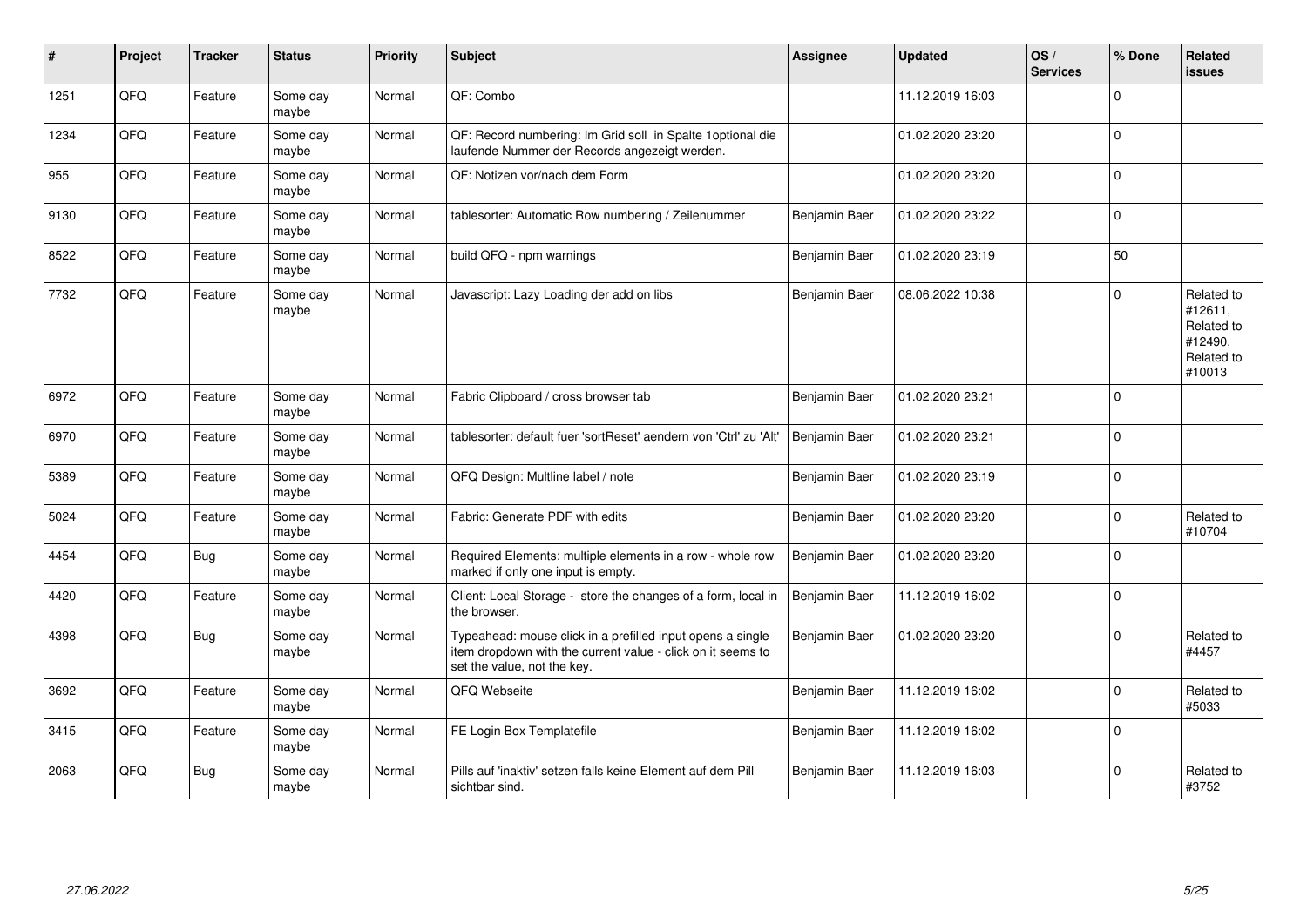| #     | Project | <b>Tracker</b> | <b>Status</b>     | <b>Priority</b> | <b>Subject</b>                                                          | Assignee     | <b>Updated</b>   | OS/<br><b>Services</b> | % Done      | Related<br>issues                                                     |
|-------|---------|----------------|-------------------|-----------------|-------------------------------------------------------------------------|--------------|------------------|------------------------|-------------|-----------------------------------------------------------------------|
| 12611 | QFQ     | Feature        | Some day<br>maybe | Normal          | Refactoring: Bootstrap with Lazy Loading                                | Carsten Rose | 08.06.2022 10:37 |                        | $\Omega$    | Related to<br>#12490,<br>Related to<br>#10013,<br>Related to<br>#7732 |
| 12337 | QFQ     | Feature        | Some day<br>maybe | Normal          | Database.php: better caching                                            | Carsten Rose | 16.09.2021 15:10 |                        | $\mathbf 0$ |                                                                       |
| 12315 | QFQ     | Feature        | Some day<br>maybe | Normal          | Form History (Diffs) / Backups                                          | Carsten Rose | 16.09.2021 15:10 |                        | $\mathbf 0$ |                                                                       |
| 11323 | QFQ     | Feature        | Some day<br>maybe | Normal          | Report Frontend Editor Modal + Codemirror                               | Carsten Rose | 16.09.2021 15:10 |                        | $\Omega$    | Related to<br>#11036                                                  |
| 11322 | QFQ     | Feature        | Some day<br>maybe | Normal          | Form Element JSON - (multiline parameter field)                         | Carsten Rose | 16.09.2021 15:10 |                        | $\mathbf 0$ |                                                                       |
| 11217 | QFQ     | Feature        | Some day<br>maybe | Normal          | <b>Extend Script Functionality</b>                                      | Carsten Rose | 16.09.2021 15:10 |                        | 0           |                                                                       |
| 11036 | QFQ     | Feature        | Some day<br>maybe | Normal          | inline report editor permissions                                        | Carsten Rose | 16.09.2021 15:09 |                        | $\Omega$    | Related to<br>#11323                                                  |
| 10745 | QFQ     | Feature        | Some day<br>maybe | Normal          | <b>Tablesorter Excel Export</b>                                         | Carsten Rose | 16.09.2021 15:09 |                        | $\mathbf 0$ |                                                                       |
| 10716 | QFQ     | Feature        | Some day<br>maybe | Normal          | Business Logic mit Externen Skripten                                    | Carsten Rose | 16.09.2021 15:10 |                        | $\Omega$    | Related to<br>#10713,<br>Related to<br>#8217                          |
| 10116 | QFQ     | Feature        | Some day<br>maybe | Normal          | TypeAhead: Tag - show inside 'input' element                            | Carsten Rose | 16.09.2021 15:09 |                        | $\Omega$    |                                                                       |
| 10095 | QFQ     | Feature        | Some day<br>maybe | Normal          | Generic Gitlab Integration into QFQ                                     | Carsten Rose | 16.09.2021 15:10 |                        | $\mathbf 0$ |                                                                       |
| 10013 | QFQ     | Feature        | Some day<br>maybe | Normal          | FE.typ=editor: CodeMirror                                               | Carsten Rose | 08.06.2022 10:37 |                        | $\Omega$    | Related to<br>#12611,<br>Related to<br>#12490,<br>Related to<br>#7732 |
| 9704  | QFQ     | Feature        | Some day<br>maybe | Normal          | Thumbnails Generieren beim Splitten von PDF Files                       | Carsten Rose | 11.12.2019 16:01 |                        | $\mathbf 0$ |                                                                       |
| 9669  | QFQ     | Bug            | Some day<br>maybe | Normal          | Checkbox / Template Group: radio/checkbox visible broken<br>after 'add' | Carsten Rose | 16.06.2021 13:47 |                        | $\mathbf 0$ | Related to<br>#8091                                                   |
| 9579  | QFQ     | Feature        | Some day<br>maybe | Normal          | Multiform with Process Row                                              | Carsten Rose | 11.12.2019 16:01 |                        | $\mathbf 0$ |                                                                       |
| 9281  | QFQ     | <b>Bug</b>     | Some day<br>maybe | Normal          | Allow STRICT_TRANS_TABLES                                               | Carsten Rose | 02.01.2021 18:43 |                        | $\mathbf 0$ |                                                                       |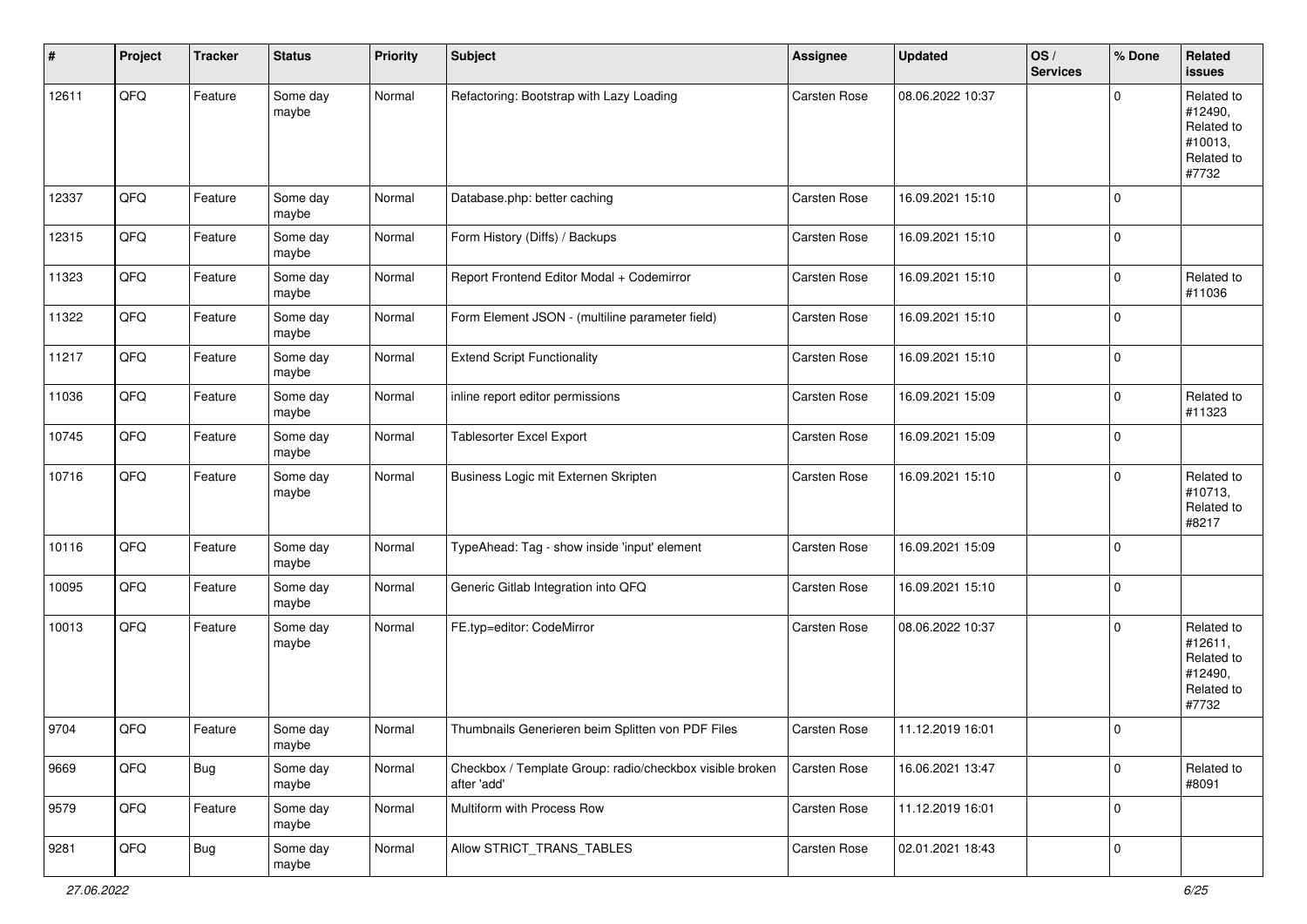| #    | Project | <b>Tracker</b> | <b>Status</b>     | <b>Priority</b> | <b>Subject</b>                                                                                 | <b>Assignee</b>     | <b>Updated</b>   | OS/<br><b>Services</b> | % Done      | Related<br>issues                           |
|------|---------|----------------|-------------------|-----------------|------------------------------------------------------------------------------------------------|---------------------|------------------|------------------------|-------------|---------------------------------------------|
| 8894 | QFQ     | Feature        | Some day<br>maybe | Normal          | Documentation Tags Usable in QFQ Application                                                   | Carsten Rose        | 11.12.2019 16:01 |                        | $\Omega$    |                                             |
| 8892 | QFQ     | Feature        | Some day<br>maybe | Normal          | Display and Edit SQL Comments in Form Editor                                                   | Carsten Rose        | 11.12.2019 16:01 |                        | 0           |                                             |
| 8586 | QFQ     | Feature        | Some day<br>maybe | Normal          | QFQ: Enhance Error message for 'record not found'                                              | Carsten Rose        | 16.09.2021 15:10 |                        | $\Omega$    |                                             |
| 8520 | QFQ     | Feature        | Some day<br>maybe | Normal          | Bring QFQ to Composer                                                                          | <b>Carsten Rose</b> | 16.09.2021 15:10 |                        | 0           |                                             |
| 8106 | QFQ     | <b>Bug</b>     | Some day<br>maybe | Normal          | Dynamic Update: Feld kann nicht auf empty zurückgesetzt<br>werden                              | <b>Carsten Rose</b> | 11.12.2019 16:01 |                        | $\Omega$    |                                             |
| 8101 | QFQ     | Feature        | Some day<br>maybe | Normal          | Password hash: support further hashing methods                                                 | Carsten Rose        | 16.09.2021 15:10 |                        | $\Omega$    |                                             |
| 7453 | QFQ     | Feature        | Some day<br>maybe | Normal          | import / export forms QFQ                                                                      | Carsten Rose        | 16.09.2021 15:10 |                        | $\mathbf 0$ |                                             |
| 7452 | QFQ     | Feature        | Some day<br>maybe | Normal          | automate deployment new QFQ version                                                            | Carsten Rose        | 16.09.2021 15:10 |                        | 0           |                                             |
| 7336 | QFQ     | Feature        | Some day<br>maybe | Normal          | PDF Upload: disallow PDFs with specific Meta information                                       | Carsten Rose        | 11.12.2019 16:01 |                        | $\mathbf 0$ |                                             |
| 7107 | QFQ     | Feature        | Some day<br>maybe | Normal          | Showcase Registration Tool: Anmeldung / Administration :<br>Liste Anmeldungen / Emaileinaldung | Carsten Rose        | 11.12.2019 16:01 |                        | 0           |                                             |
| 6715 | QFQ     | Feature        | Some day<br>maybe | Normal          | Code-Refactoring: dbArray vereinheitlichen                                                     | Carsten Rose        | 11.12.2019 16:02 |                        | $\Omega$    |                                             |
| 5991 | QFQ     | <b>Bug</b>     | Some day<br>maybe | Normal          | URLs with ' ' or long parameter are problematic                                                | Carsten Rose        | 01.02.2020 23:19 |                        | $\Omega$    |                                             |
| 5983 | QFQ     | Feature        | Some day<br>maybe | Normal          | Form Submit (save & update): normalize date/-time FE                                           | <b>Carsten Rose</b> | 01.02.2020 23:19 |                        | $\Omega$    |                                             |
| 5852 | QFQ     | Feature        | Some day<br>maybe | Normal          | Logging: mail.log / sql.log - im FE anzeigen und via AJAX<br>aktualisieren                     | Carsten Rose        | 01.02.2020 23:19 |                        | 0           | Related to<br>#5885                         |
| 5768 | QFQ     | Bug            | Some day<br>maybe | Normal          | {{pageLanguage:T}}' missing if QFQ is called via api                                           | Carsten Rose        | 01.02.2020 23:19 |                        | $\mathbf 0$ |                                             |
| 5706 | QFQ     | Bug            | Some day<br>maybe | Normal          | upload: fileDestination needs to be sanatized                                                  | Carsten Rose        | 01.02.2020 23:19 |                        | $\mathbf 0$ |                                             |
| 5665 | QFQ     | Feature        | Some day<br>maybe | Normal          | Versuch das '{{!' nicht mehr noetig ist.                                                       | <b>Carsten Rose</b> | 01.02.2020 23:20 |                        | $\Omega$    | Related to<br>#7432,<br>Related to<br>#7434 |
| 5579 | QFQ     | Feature        | Some day<br>maybe | Normal          | Enhance Doc / Presentation: variable type 'link column type'                                   | <b>Carsten Rose</b> | 01.02.2020 23:19 |                        | 0           |                                             |
| 5557 | QFG     | <b>Bug</b>     | Some day<br>maybe | Normal          | Form load: STORE_RECORD filled, but should be empty                                            | Carsten Rose        | 01.02.2020 23:19 |                        | 0           |                                             |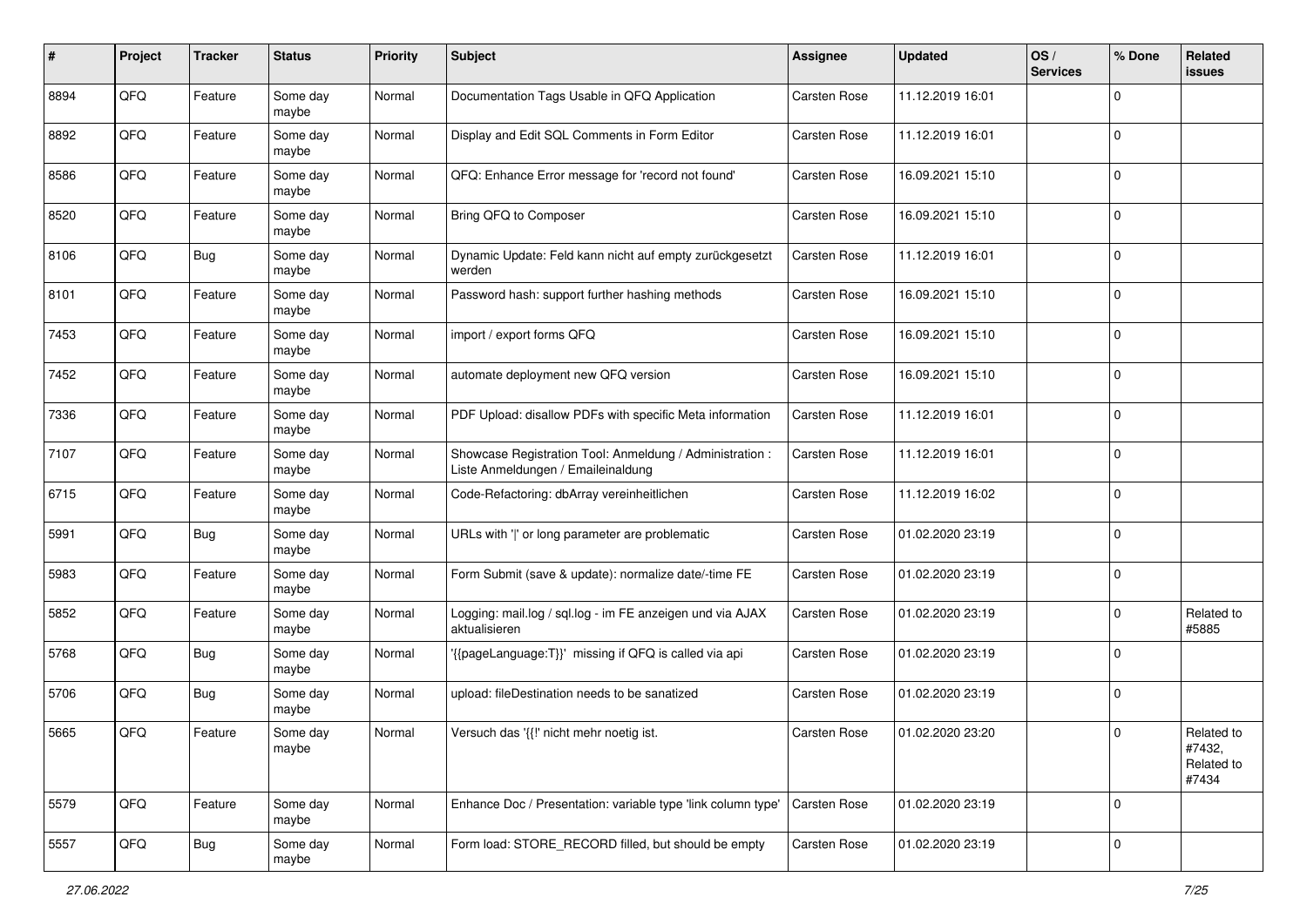| #    | Project | <b>Tracker</b> | <b>Status</b>     | <b>Priority</b> | <b>Subject</b>                                                                                                       | <b>Assignee</b> | <b>Updated</b>   | OS/<br><b>Services</b> | % Done      | Related<br><b>issues</b>                       |
|------|---------|----------------|-------------------|-----------------|----------------------------------------------------------------------------------------------------------------------|-----------------|------------------|------------------------|-------------|------------------------------------------------|
| 5548 | QFQ     | Feature        | Some day<br>maybe | Normal          | 801 Textfiles/Scriptfiles als Thumbnail                                                                              | Carsten Rose    | 07.03.2022 16:26 |                        | $\Omega$    |                                                |
| 5480 | QFQ     | Feature        | Some day<br>maybe | Normal          | QFQ: Dokumentation mit Screenshots versehen                                                                          | Carsten Rose    | 01.02.2020 23:20 |                        | $\mathbf 0$ | Related to<br>#9879                            |
| 5428 | QFQ     | Feature        | Some day<br>maybe | Normal          | secure thumbnail: late render on access.                                                                             | Carsten Rose    | 01.02.2020 23:20 |                        | $\Omega$    |                                                |
| 5132 | QFQ     | Feature        | Some day<br>maybe | Normal          | Error Message sendmail missing attachment: more details                                                              | Carsten Rose    | 01.02.2020 23:19 |                        | $\mathbf 0$ |                                                |
| 5021 | QFQ     | Bug            | Some day<br>maybe | Normal          | FE.typ=extra - during save displays error 'datum2' already<br>filled in STORE_SIP - the value is stored nevertheless | Carsten Rose    | 01.02.2020 23:19 |                        | $\Omega$    | Related to<br>#3875                            |
| 4956 | QFQ     | Feature        | Some day<br>maybe | Normal          | Sendmail: Benutzerdefinierte Headers                                                                                 | Carsten Rose    | 11.12.2019 16:02 |                        | $\Omega$    |                                                |
| 4872 | QFQ     | Feature        | Some day<br>maybe | Normal          | Fields of Typo3 page available in STORE_TYPO3                                                                        | Carsten Rose    | 01.02.2020 23:19 |                        | $\Omega$    |                                                |
| 4869 | QFQ     | Feature        | Some day<br>maybe | Normal          | Dynamic Update (show, hide, readonly?, required?) for<br><b>Template Group Elements</b>                              | Carsten Rose    | 01.02.2020 23:19 |                        | $\Omega$    | Related to<br>#4865                            |
| 4839 | QFQ     | Feature        | Some day<br>maybe | Normal          | qfq-handle in <head> Abschnitt</head>                                                                                | Carsten Rose    | 11.12.2019 16:02 |                        | $\mathbf 0$ |                                                |
| 4771 | QFQ     | <b>Bug</b>     | Some day<br>maybe | Normal          | qfq: select-down-values empty after save (edit-form for<br>program administrators)                                   | Carsten Rose    | 01.02.2020 23:20 |                        | $\Omega$    | Related to<br>#4549, Has<br>duplicate<br>#4282 |
| 4757 | QFQ     | Feature        | Some day<br>maybe | Normal          | Test subrecord: download links ok? Links ok?                                                                         | Carsten Rose    | 01.02.2020 23:20 |                        | $\mathbf 0$ |                                                |
| 4659 | QFQ     | Bug            | Some day<br>maybe | Normal          | infoButtonExtra                                                                                                      | Carsten Rose    | 01.02.2020 23:20 |                        | $\Omega$    |                                                |
| 4652 | QFQ     | Feature        | Some day<br>maybe | Normal          | UZH CD: Weiterleitung auf benutzerdefinierte 403/404 Seite                                                           | Carsten Rose    | 01.02.2020 23:20 |                        | $\Omega$    |                                                |
| 4651 | QFQ     | Bug            | Some day<br>maybe | Normal          | "Loading document" Modal wird angezeigt bei uzhcd type=2<br>Ansicht                                                  | Carsten Rose    | 01.02.2020 23:20 |                        | $\Omega$    |                                                |
| 4650 | QFQ     | Feature        | Some day<br>maybe | Normal          | Convert html to doc/rtf                                                                                              | Carsten Rose    | 01.02.2020 23:20 |                        | $\Omega$    | Related to<br>#10704                           |
| 4606 | QFQ     | Feature        | Some day<br>maybe | Normal          | link: qualifier to render bootstrap button                                                                           | Carsten Rose    | 01.02.2020 23:19 |                        | $\Omega$    |                                                |
| 4583 | QFQ     | Bug            | Some day<br>maybe | Normal          | Dynamic Update bei TypeAhead Feldern                                                                                 | Carsten Rose    | 01.02.2020 23:19 |                        | $\mathbf 0$ |                                                |
| 4549 | QFQ     | Bug            | Some day<br>maybe | Normal          | TemplateGroups: FE.type SELECT loose selected value<br>after save                                                    | Carsten Rose    | 01.02.2020 23:20 |                        | $\mathbf 0$ | Related to<br>#4548,<br>Related to<br>#4771    |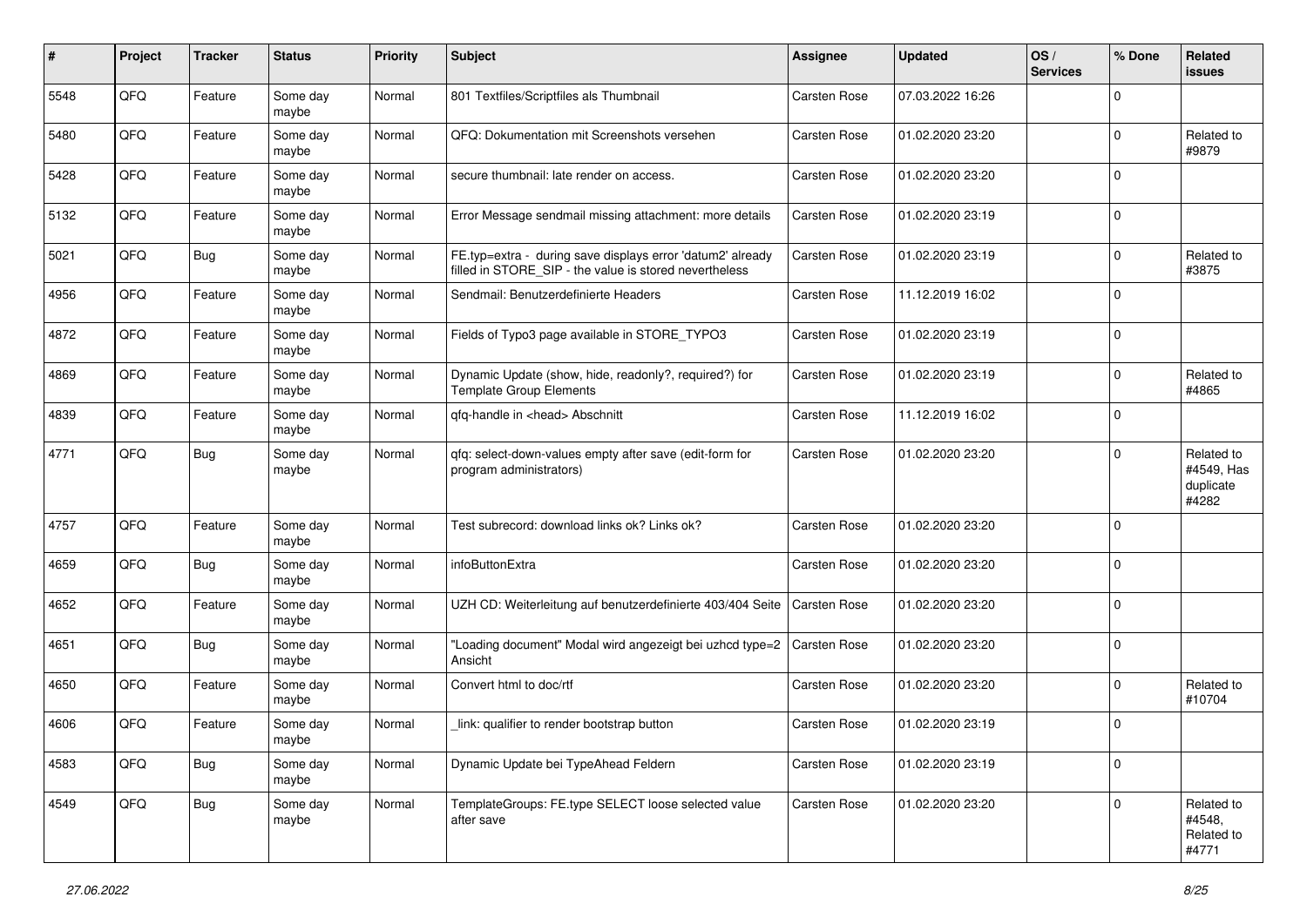| #    | Project | <b>Tracker</b> | <b>Status</b>     | <b>Priority</b> | <b>Subject</b>                                                                                                          | Assignee            | <b>Updated</b>   | OS/<br><b>Services</b> | % Done      | <b>Related</b><br><b>issues</b>             |
|------|---------|----------------|-------------------|-----------------|-------------------------------------------------------------------------------------------------------------------------|---------------------|------------------|------------------------|-------------|---------------------------------------------|
| 4528 | QFQ     | Bug            | Some day<br>maybe | Normal          | extraButtonLock mit SQLAhead Bug                                                                                        | Carsten Rose        | 01.02.2020 23:19 |                        | $\mathbf 0$ |                                             |
| 4365 | QFQ     | Feature        | Some day<br>maybe | Normal          | Multi Language: new way of config                                                                                       | Carsten Rose        | 01.02.2020 23:20 |                        | $\mathsf 0$ |                                             |
| 4349 | QFQ     | Feature        | Some day<br>maybe | Normal          | link download: downloaded external URL to<br>deliver/concatenate - check mimetipe and handle it correctly               | Carsten Rose        | 11.12.2019 16:02 |                        | $\mathbf 0$ |                                             |
| 4343 | QFQ     | Feature        | Some day<br>maybe | Normal          | Link: Classifier to add 'attributes'                                                                                    | <b>Carsten Rose</b> | 01.02.2020 23:20 |                        | $\Omega$    | Related to<br>#14077                        |
| 4330 | QFQ     | Feature        | Some day<br>maybe | Normal          | Error Message: report missing {{ / }} in sqlUpdate, sqlInsert,<br>sqlDelete, sqlAfter, sqlBefore in FE action elements. | <b>Carsten Rose</b> | 01.02.2020 23:20 |                        | $\mathbf 0$ |                                             |
| 4328 | QFQ     | Bug            | Some day<br>maybe | Normal          | Error Message: Show FE name/number on problems in FE                                                                    | <b>Carsten Rose</b> | 01.02.2020 23:20 |                        | $\mathsf 0$ |                                             |
| 4293 | QFQ     | <b>Bug</b>     | Some day<br>maybe | Normal          | Download broken if token 'd:' is missing - but no error<br>message                                                      | Carsten Rose        | 11.12.2019 16:03 |                        | $\Omega$    | Related to<br>#7514                         |
| 4259 | QFQ     | Feature        | Some day<br>maybe | Normal          | Instant trigger a cron job                                                                                              | Carsten Rose        | 11.12.2019 16:03 |                        | $\mathbf 0$ |                                             |
| 4197 | QFQ     | Feature        | Some day<br>maybe | Normal          | Unit Test fuer JSON Stream von QuickFormQuery.php ><br>doForm()                                                         | <b>Carsten Rose</b> | 11.12.2019 16:03 |                        | $\mathbf 0$ |                                             |
| 4092 | QFQ     | <b>Bug</b>     | Some day<br>maybe | Normal          | 1) Logging verbessern wann welches FE warum<br>ausgefuehrt wird, 2) Documentation: Best Practice Template<br>Group      | <b>Carsten Rose</b> | 01.02.2020 23:19 |                        | $\mathbf 0$ | Related to<br>#3504                         |
| 4026 | QFQ     | Feature        | Some day<br>maybe | Normal          | sqlLog.sql: log number of FE.id                                                                                         | Carsten Rose        | 11.12.2019 16:03 |                        | $\mathbf 0$ | Related to<br>#5458                         |
| 4018 | QFQ     | Feature        | Some day<br>maybe | Normal          | typeahead: solve problem with potential long query<br>parameter                                                         | <b>Carsten Rose</b> | 11.12.2019 16:03 |                        | $\Omega$    |                                             |
| 4008 | QFQ     | <b>Bug</b>     | Some day<br>maybe | Normal          | FormElemen.type=sendmail: wrong 'TO' if 'real<br>name <rea@mail.to>' is used</rea@mail.to>                              | Carsten Rose        | 11.12.2019 16:03 |                        | $\mathbf 0$ |                                             |
| 3991 | QFQ     | Feature        | Some day<br>maybe | Normal          | report: Columnname ' skipWrap' skips 'fbeg', 'fend'                                                                     | Carsten Rose        | 11.12.2019 16:03 |                        | $\mathbf 0$ |                                             |
| 3947 | QFQ     | Feature        | Some day<br>maybe | Normal          | Attack detectect: logout current user                                                                                   | Carsten Rose        | 11.12.2019 16:03 |                        | $\Omega$    | Related to<br>#5458.<br>Related to<br>#6299 |
| 3942 | QFQ     | Feature        | Some day<br>maybe | Normal          | Action Elemente: neu generierte IDs via FE weitergeben                                                                  | <b>Carsten Rose</b> | 11.12.2019 16:03 |                        | $\Omega$    | Related to<br>#3941                         |
| 3941 | QFQ     | Feature        | Some day<br>maybe | Normal          | sqlAfter: es sollten mehrere moeglich sein                                                                              | <b>Carsten Rose</b> | 11.12.2019 16:03 |                        | $\mathbf 0$ | Related to<br>#3942                         |
| 3905 | QFQ     | Feature        | Some day<br>maybe | Normal          | Documentation: Best Practice anhand eines Online<br>Bewerbungstools                                                     | Carsten Rose        | 11.12.2019 16:03 |                        | $\mathbf 0$ |                                             |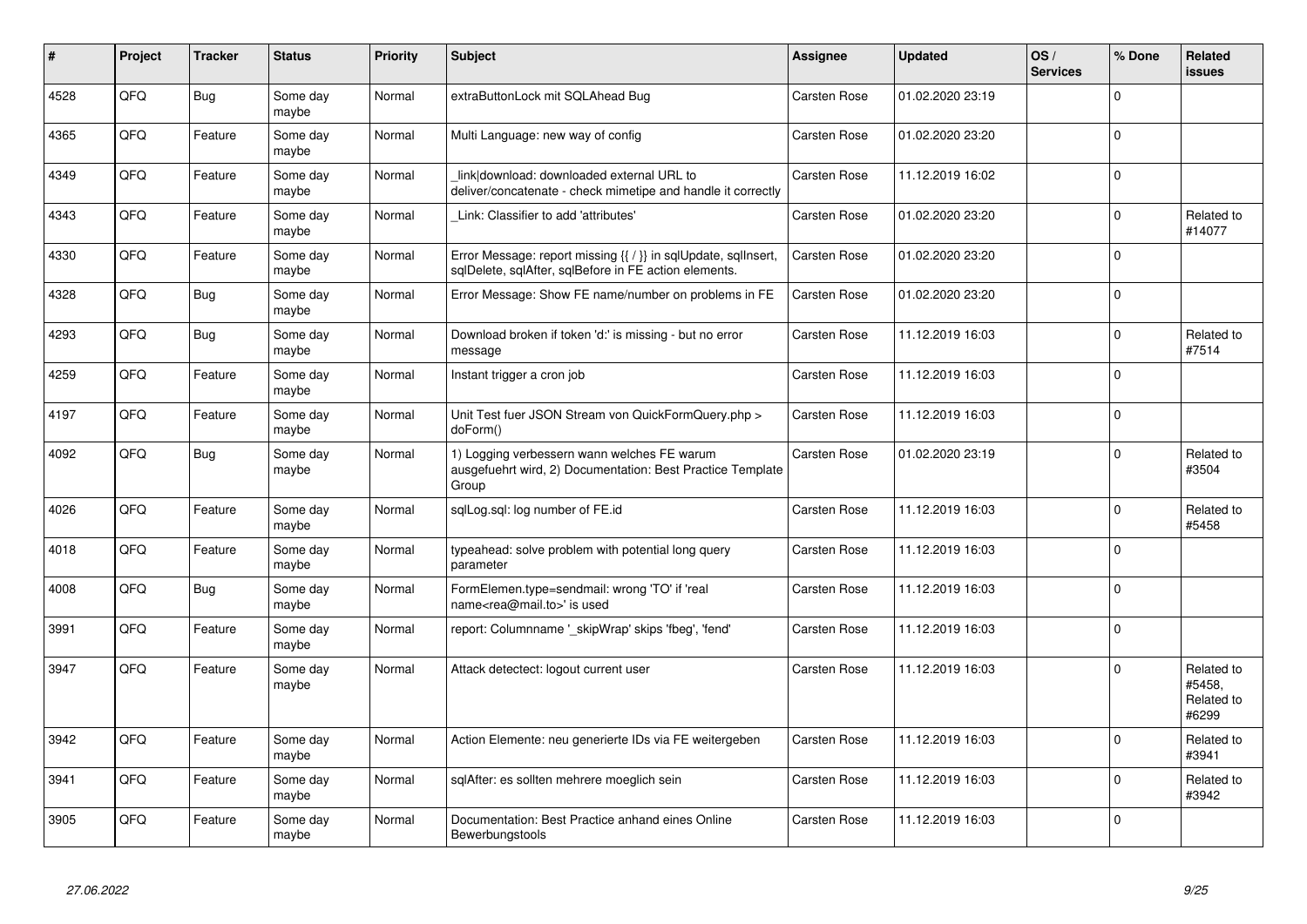| #    | Project | <b>Tracker</b> | <b>Status</b>     | <b>Priority</b> | Subject                                                                                                                                      | <b>Assignee</b>     | <b>Updated</b>   | OS/<br><b>Services</b> | % Done      | Related<br><b>issues</b>                    |
|------|---------|----------------|-------------------|-----------------|----------------------------------------------------------------------------------------------------------------------------------------------|---------------------|------------------|------------------------|-------------|---------------------------------------------|
| 3900 | QFQ     | Feature        | Some day<br>maybe | Normal          | Extend documentation of 'Copy / Paste'                                                                                                       | Carsten Rose        | 11.12.2019 16:03 |                        | $\Omega$    | Related to<br>#3899                         |
| 3895 | QFQ     | Bug            | Some day<br>maybe | Normal          | typeahead pedantic: on lehrkredit Idap webpass - if only one<br>person is in dropdown, such person can't be selected                         | Carsten Rose        | 11.12.2019 16:03 |                        | $\Omega$    |                                             |
| 3882 | QFQ     | Bug            | Some day<br>maybe | Normal          | templateGroup: disable 'add' if limit is reached - funktioniert<br>nicht wenn bereits records existierten                                    | <b>Carsten Rose</b> | 11.12.2019 16:03 |                        | $\Omega$    |                                             |
| 3877 | QFQ     | Feature        | Some day<br>maybe | Normal          | FormEditor: die Felder die aktuell nicht gebraucht werden<br>nur auf readonly/disabled setzen (nicht ausblenden > das<br>irritiert.          | Carsten Rose        | 11.12.2019 16:03 |                        | $\Omega$    |                                             |
| 3811 | QFQ     | Bug            | Some day<br>maybe | Normal          | Dynamic Update: extraButtonInfo - Text aktualisieren                                                                                         | Carsten Rose        | 11.12.2019 16:03 |                        | $\Omega$    | Related to<br>#11517                        |
| 3750 | QFQ     | Bug            | Some day<br>maybe | Normal          | FE in a row: if one violates check, all are red                                                                                              | Carsten Rose        | 11.12.2019 16:03 |                        | $\Omega$    |                                             |
| 3708 | QFQ     | Feature        | Some day<br>maybe | Normal          | Form: input - 'specialchars', 'none'  gewisse tags<br>erlauben, andere verbieten                                                             | Carsten Rose        | 11.12.2019 16:02 |                        | $\Omega$    | Related to<br>#14320                        |
| 3682 | QFQ     | Bug            | Some day<br>maybe | Normal          | Dynamic update: Radio buttons                                                                                                                | Carsten Rose        | 11.12.2019 16:02 |                        | $\Omega$    |                                             |
| 3677 | QFQ     | Feature        | Some day<br>maybe | Normal          | wkhtmltopdf: FE User access prohibited, if client IP changes<br>\$TYPO3_CONF_VARS[FE][lockIP]                                                | Carsten Rose        | 11.12.2019 16:02 |                        | $\Omega$    |                                             |
| 3666 | QFQ     | Feature        | Some day<br>maybe | Normal          | a) Performance Messung: mysql_real_escape_string() im<br>Vergleich zu str_replace(), b) doppeltes Aufrufen von<br>mysql real escape string() | Carsten Rose        | 11.12.2019 16:02 |                        | $\mathbf 0$ |                                             |
| 3588 | QFQ     | Bug            | Some day<br>maybe | Normal          | templateGroup: versteckte Elemente werden weiterhin<br>gespeichert.                                                                          | Carsten Rose        | 11.12.2019 16:02 |                        | $\mathbf 0$ |                                             |
| 3458 | QFQ     | Feature        | Some day<br>maybe | Normal          | Display 'Edit Form Element'-Checkbox on form: should<br>depend on FE Group                                                                   | Carsten Rose        | 11.12.2019 16:02 |                        | 0           | Related to<br>#3447                         |
| 3457 | QFQ     | Feature        | Some day<br>maybe | Normal          | LDAP: concat multi values to one single entry                                                                                                | Carsten Rose        | 11.12.2019 16:02 |                        | $\Omega$    |                                             |
| 3402 | QFQ     | Feature        | Some day<br>maybe | Normal          | Syntax Highlighting via CodeMirror                                                                                                           | Carsten Rose        | 11.12.2019 16:02 |                        | 100         | Related to<br>#3207                         |
| 3385 | QFQ     | Feature        | Some day<br>maybe | Normal          | templateGroup: insert/update/delete non primary records                                                                                      | Carsten Rose        | 11.12.2019 16:02 |                        | $\Omega$    |                                             |
| 3350 | QFQ     | Feature        | Some day<br>maybe | Normal          | FormEditor: Hilfetext hinter 'checktype'                                                                                                     | Carsten Rose        | 11.12.2019 16:02 |                        | $\Omega$    |                                             |
| 3349 | QFQ     | <b>Bug</b>     | Some day<br>maybe | Normal          | config.qfq.ini: a) vertraegt keine '=' im Value (z.B. Passwort),<br>b) Values sollten in ticks einschliessbar sein (spaces, )                | Carsten Rose        | 11.12.2019 16:02 |                        | $\mathbf 0$ |                                             |
| 3332 | QFQ     | Feature        | Some day<br>maybe | Normal          | Uploads: Thumbnails, Details zum hochgeladenen File                                                                                          | Carsten Rose        | 11.12.2019 16:02 |                        | $\mathbf 0$ | Related to<br>#3264,<br>Related to<br>#5333 |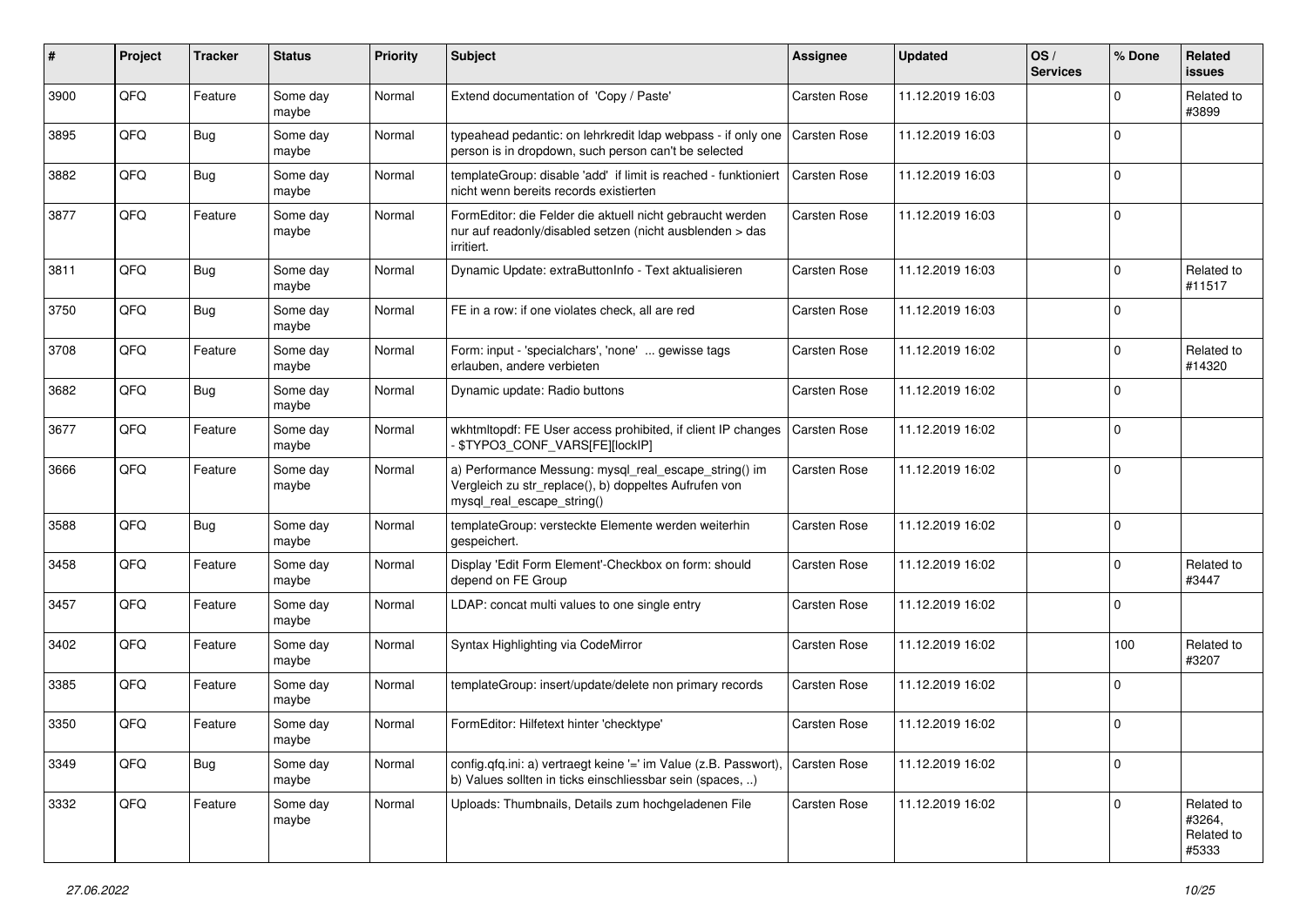| $\vert$ # | Project | <b>Tracker</b> | <b>Status</b>     | <b>Priority</b> | <b>Subject</b>                                                                                                     | Assignee            | <b>Updated</b>   | OS/<br><b>Services</b> | % Done      | Related<br><b>issues</b>                    |
|-----------|---------|----------------|-------------------|-----------------|--------------------------------------------------------------------------------------------------------------------|---------------------|------------------|------------------------|-------------|---------------------------------------------|
| 3331      | QFQ     | Feature        | Some day<br>maybe | Normal          | Default Tooltip fuer page? Links: mit Form und Record ID                                                           | Carsten Rose        | 11.12.2019 16:02 |                        | $\Omega$    |                                             |
| 3291      | QFQ     | Feature        | Some day<br>maybe | Normal          | AutoCron websiteToken                                                                                              | Carsten Rose        | 11.12.2019 16:02 |                        | $\Omega$    | Related to<br>#4250                         |
| 3285      | QFQ     | Feature        | Some day<br>maybe | Normal          | Zeichenlimit pro Feld: textarea / editor                                                                           | <b>Carsten Rose</b> | 11.12.2019 16:02 |                        | $\Omega$    |                                             |
| 3267      | QFQ     | Feature        | Some day<br>maybe | Normal          | 2 Forms auf einer Seite: real + Read only                                                                          | Carsten Rose        | 11.12.2019 16:03 |                        | $\Omega$    |                                             |
| 3216      | QFQ     | Feature        | Some day<br>maybe | Normal          | dynamic update für checkbox label2                                                                                 | <b>Carsten Rose</b> | 11.12.2019 16:03 |                        | $\Omega$    | Related to<br>#2081                         |
| 3130      | QFQ     | Bug            | Some day<br>maybe | Normal          | Debug Info's nicht korrekt nach 'New > Save'.                                                                      | <b>Carsten Rose</b> | 11.12.2019 16:03 |                        | $\Omega$    | Related to<br>#3253                         |
| 2995      | QFQ     | Feature        | Some day<br>maybe | Normal          | Dropdown JQuery Plugin: 'chosen' - Moeglichkeit um Select<br>Listen mehr Funktion zu geben. Kein Bootstrap noetig. | Carsten Rose        | 11.12.2019 16:03 |                        | $\Omega$    |                                             |
| 2643      | QFQ     | <b>Bug</b>     | Some day<br>maybe | Normal          | Zend / PHP Webinars anschauen                                                                                      | Carsten Rose        | 01.02.2020 15:56 |                        | $\Omega$    |                                             |
| 2084      | QFQ     | Feature        | Some day<br>maybe | Normal          | Mailto mit encryption: Subrecord                                                                                   | <b>Carsten Rose</b> | 11.12.2019 16:03 |                        | $\mathbf 0$ | Related to<br>#2082                         |
| 1946      | QFQ     | Feature        | Some day<br>maybe | Normal          | Kontrolle ob der ReadOnly Modus bei den<br>Formularelementen korrekt implementiert ist                             | <b>Carsten Rose</b> | 11.12.2019 16:03 |                        | $\Omega$    |                                             |
| 1635      | QFQ     | Feature        | Some day<br>maybe | Normal          | QFQ Extension content record: weitere Optionen<br>einblenden.                                                      | Carsten Rose        | 11.12.2019 16:03 |                        | $\Omega$    |                                             |
| 3613      | QFQ     | <b>Bug</b>     | Some day<br>maybe | Normal          | note /note unchecked -> note div (col-md) wird weiterhin<br>aerendert                                              | Elias Villiger      | 01.02.2020 23:19 |                        | 100         |                                             |
| 13608     | QFQ     | Feature        | Some day<br>maybe | Normal          | Automatic Browser Language Redirect                                                                                | Enis Nuredini       | 17.06.2022 08:35 |                        | $\Omega$    |                                             |
| 9898      | QFQ     | <b>Bug</b>     | Feedback          | Normal          | Formular trotz Timeout gespeichert                                                                                 | Benjamin Baer       | 01.02.2020 15:56 |                        | $\Omega$    |                                             |
| 9535      | QFQ     | Bug            | Feedback          | Normal          | Report:  AS '_vertical' - column to wide - vertical >> rot45,<br>rot <sub>90</sub>                                 | Benjamin Baer       | 01.02.2020 15:56 |                        | $\Omega$    |                                             |
| 12584     | QFQ     | Feature        | Feedback          | Normal          | T3 v10 migration script: replace alias-patterns (v11)                                                              | <b>Carsten Rose</b> | 28.05.2022 11:12 |                        | 100         |                                             |
| 12546     | QFQ     | Bug            | Feedback          | Normal          | Branch 'Development' - Unit Tests mit dirty workaround<br>angepasst                                                | Carsten Rose        | 19.03.2022 17:48 |                        | $\Omega$    |                                             |
| 5894      | QFQ     | Feature        | Feedback          | Normal          | Typeahead in Report: show/hide rows dynamically                                                                    | Carsten Rose        | 18.02.2022 08:50 |                        | $\Omega$    | Related to<br>#5893,<br>Related to<br>#5885 |
| 11347     | QFQ     | Bug            | Feedback          | Normal          | If Bedingungen funktionieren nicht korrekt                                                                         | Christoph Fuchs     | 21.03.2021 20:37 |                        | $\Omega$    |                                             |
| 13767     | QFQ     | Bug            | Feedback          | Normal          | date/time-picker: required shows up/down button orange                                                             | Enis Nuredini       | 16.05.2022 23:16 |                        | $\Omega$    |                                             |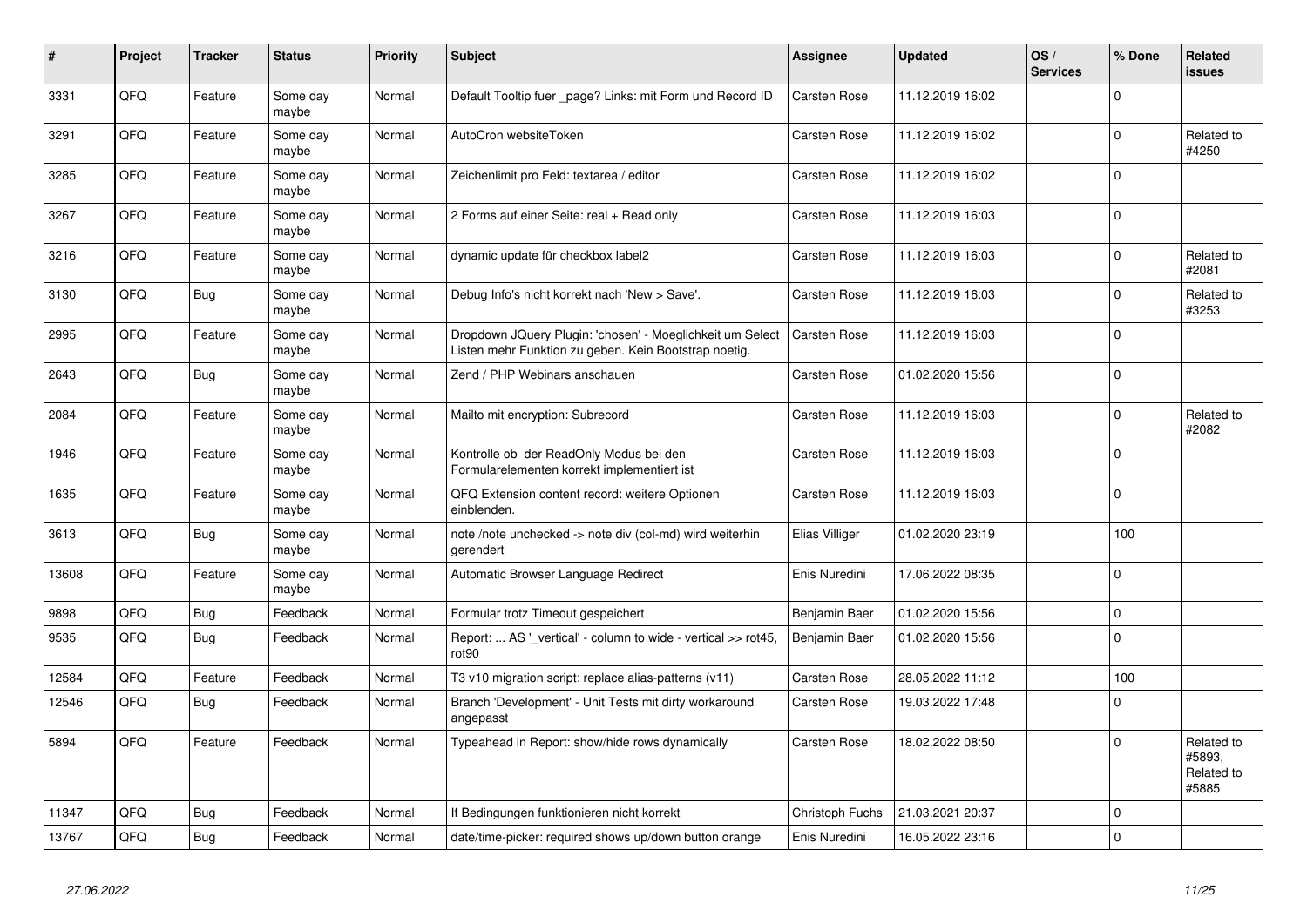| $\sharp$ | Project | <b>Tracker</b> | <b>Status</b>              | <b>Priority</b> | <b>Subject</b>                                                                       | Assignee          | <b>Updated</b>   | OS/<br><b>Services</b> | % Done      | Related<br>issues                                                                                                              |
|----------|---------|----------------|----------------------------|-----------------|--------------------------------------------------------------------------------------|-------------------|------------------|------------------------|-------------|--------------------------------------------------------------------------------------------------------------------------------|
| 13572    | QFQ     | Feature        | Feedback                   | Normal          | Form Load: misleading error message on trying to load non<br>existent primary record | Enis Nuredini     | 16.05.2022 23:16 |                        | 100         |                                                                                                                                |
| 10782    | QFQ     | Feature        | Feedback                   | Normal          | Tiny MCE: Image Upload                                                               | Enis Nuredini     | 16.05.2022 23:16 |                        | $\Omega$    | Related to<br>#12452                                                                                                           |
| 10124    | QFQ     | Feature        | Feedback                   | Normal          | qfq AAI-Login                                                                        | Karin Niffeler    | 07.05.2020 09:36 |                        | $\Omega$    |                                                                                                                                |
| 8316     | QFQ     | Bug            | Feedback                   | Normal          | Documentation/Behaviour for Nested Queries and<br>Record-Store confusing             | Nicola Chiapolini | 20.11.2019 09:14 |                        | $\Omega$    |                                                                                                                                |
| 13566    | QFG     | Feature        | Ready to sync<br>(develop) | Normal          | Delete config-example.qfq.php file                                                   | Carsten Rose      | 23.12.2021 09:25 |                        | $\Omega$    |                                                                                                                                |
| 4194     | QFQ     | Feature        | In Progress                | Normal          | Bootstrap 4 ist jetzt offiziel                                                       |                   | 03.05.2021 20:47 |                        | $\mathbf 0$ | Related to<br>#10114                                                                                                           |
| 14323    | QFQ     | <b>Bug</b>     | In Progress                | Normal          | Report: render=both single - no impact                                               | Carsten Rose      | 19.06.2022 18:31 |                        | $\mathbf 0$ |                                                                                                                                |
| 14175    | QFQ     | <b>Bug</b>     | In Progress                | Normal          | Opening a form with no QFQ Session cookie fails                                      | Carsten Rose      | 03.06.2022 10:40 |                        | $\mathbf 0$ |                                                                                                                                |
| 13330    | QFQ     | Feature        | In Progress                | Normal          | Multi Form: Upload                                                                   | Carsten Rose      | 07.11.2021 12:40 |                        | 50          | Related to<br>#9706                                                                                                            |
| 12440    | QFQ     | Feature        | In Progress                | Normal          | Typo3 V10 upgrade (durchfuehren und testen)                                          | Carsten Rose      | 21.03.2022 09:53 |                        | 50          | Related to<br>#12357,<br>Related to<br>#12067,<br>Related to<br>#10661                                                         |
| 12439    | QFQ     | Feature        | In Progress                | Normal          | TinyMCE Paste from Word & Character Count/Limit                                      | Carsten Rose      | 05.05.2021 22:15 |                        | $\mathbf 0$ |                                                                                                                                |
| 11980    | QFQ     | Feature        | In Progress                | Normal          | protected verzeichnis MUSS geschützt werden                                          | Carsten Rose      | 07.09.2021 13:30 |                        | $\Omega$    |                                                                                                                                |
| 11517    | QFQ     | Bug            | In Progress                | Normal          | extraButtonInfo Broken for multiple FormElements                                     | Carsten Rose      | 12.05.2022 13:12 |                        | $\Omega$    | Related to<br>#7890,<br>Related to<br>#3811, Has<br>duplicate<br>#10905, Has<br>duplicate<br>#10553, Has<br>duplicate<br>#6779 |
| 11076    | QFQ     | Feature        | In Progress                | Normal          | SELECT  AS _websocket                                                                | Carsten Rose      | 30.08.2020 17:49 |                        | $\mathbf 0$ |                                                                                                                                |
| 10793    | QFQ     | Feature        | In Progress                | Normal          | Update NPM Packages                                                                  | Carsten Rose      | 07.09.2021 13:25 |                        | 30          |                                                                                                                                |
| 10661    | QFQ     | Bug            | In Progress                | Normal          | Typo3 Warnungen                                                                      | Carsten Rose      | 07.09.2021 13:23 |                        | $\mathbf 0$ | Related to<br>#12440                                                                                                           |
| 10443    | QFQ     | Feature        | In Progress                | Normal          | Konzept_api / _live                                                                  | Carsten Rose      | 07.05.2020 09:39 |                        | $\mathbf 0$ |                                                                                                                                |
| 9691     | QFQ     | Bug            | In Progress                | Normal          | Checkbox: dynamic update > readonly                                                  | Carsten Rose      | 01.02.2020 23:22 |                        | 50          | Related to<br>#9834                                                                                                            |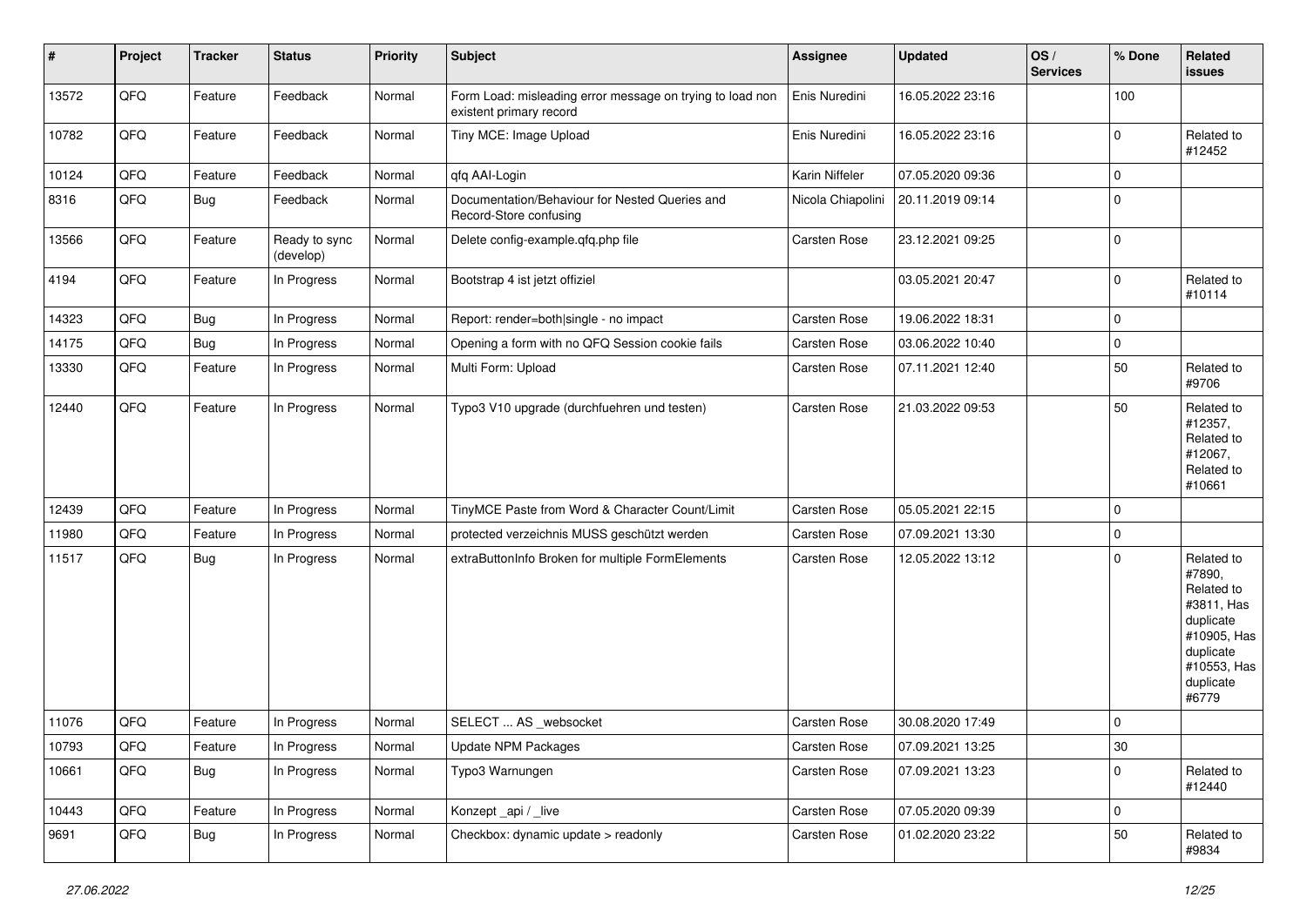| #     | Project | <b>Tracker</b> | <b>Status</b> | <b>Priority</b> | <b>Subject</b>                                                       | Assignee      | <b>Updated</b>   | OS/<br><b>Services</b> | % Done              | Related<br>issues                                                                                                                                                     |
|-------|---------|----------------|---------------|-----------------|----------------------------------------------------------------------|---------------|------------------|------------------------|---------------------|-----------------------------------------------------------------------------------------------------------------------------------------------------------------------|
| 6250  | QFG     | Feature        | In Progress   | Normal          | Enhance layout: a) Subrecord, b) Subrecord-Title                     | Carsten Rose  | 01.02.2020 23:22 |                        | $\mathbf 0$         | Related to<br>#5391                                                                                                                                                   |
| 5695  | QFQ     | Feature        | In Progress   | Normal          | Multiform                                                            | Carsten Rose  | 02.01.2021 18:38 |                        | $\mathbf 0$         |                                                                                                                                                                       |
| 12630 | QFQ     | Feature        | In Progress   | Normal          | Input: date[time]: min / max values                                  | Enis Nuredini | 20.06.2022 18:31 |                        | $\mathbf 0$         | Related to<br>#10096,<br>Related to<br>#14302,<br>Related to<br>#14303                                                                                                |
| 14320 | QFQ     | Feature        | ToDo          | Normal          | Allow specific HTML Tags and Attributes: general, TinyMCE            | Enis Nuredini | 17.06.2022 10:44 |                        | $\mathbf 0$         | Related to<br>#12664,<br>Related to<br>#12039,<br>Related to<br>#11702,<br>Related to<br>#7239,<br>Related to<br>#3708,<br>Related to<br>#3646,<br>Related to<br>#880 |
| 14303 | QFQ     | Bug            | ToDo          | Normal          | datetime broken with picker                                          | Enis Nuredini | 17.06.2022 09:02 |                        | 0                   | Related to<br>#12630                                                                                                                                                  |
| 13899 | QFQ     | Bug            | ToDo          | Normal          | Selenium: zum laufen bringen                                         | Enis Nuredini | 25.03.2022 10:24 |                        | $\pmb{0}$           |                                                                                                                                                                       |
| 12262 | QFQ     | Feature        | ToDo          | Normal          | Form buttons on top: more customable                                 | Enis Nuredini | 17.06.2022 10:44 |                        | $\mathbf 0$         | Related to<br>#13945, Has<br>duplicate<br>#4046, Has<br>duplicate<br>#10080                                                                                           |
| 10003 | QFQ     | Feature        | Priorize      | Normal          | fieldset: stronger visualize group                                   | Benjamin Baer | 12.02.2020 08:13 |                        | $\mathbf 0$         |                                                                                                                                                                       |
| 9135  | QFQ     | Feature        | Priorize      | Normal          | Progress Bar generic / replace old hourglass download<br>popup       | Benjamin Baer | 03.01.2022 07:43 |                        | $\mathbf 0$         |                                                                                                                                                                       |
| 7965  | QFQ     | Feature        | Priorize      | Normal          | Input type 'text' with visual format - currency                      | Benjamin Baer | 03.01.2022 07:45 |                        | $\pmb{0}$           |                                                                                                                                                                       |
| 7730  | QFG     | Feature        | Priorize      | Normal          | SELECT Box: title in between                                         | Benjamin Baer | 01.02.2020 23:22 |                        | $\pmb{0}$           |                                                                                                                                                                       |
| 6870  | QFQ     | Feature        | Priorize      | Normal          | Click on ' link' triggers an API call                                | Benjamin Baer | 03.01.2022 08:25 |                        | $\mathsf{O}\xspace$ |                                                                                                                                                                       |
| 6801  | QFQ     | Feature        | Priorize      | Normal          | Fabric: Maximize / Fulllscreen                                       | Benjamin Baer | 21.03.2022 09:56 |                        | $\mathsf 0$         |                                                                                                                                                                       |
| 6566  | QFQ     | Bug            | Priorize      | Normal          | Link Function 'delete': provided parameter missing on page<br>reload | Benjamin Baer | 03.01.2022 08:08 |                        | $\pmb{0}$           |                                                                                                                                                                       |
| 6224  | QFQ     | Feature        | Priorize      | Normal          | Dynamic update: fade in/out fields                                   | Benjamin Baer | 21.03.2022 09:50 |                        | $\pmb{0}$           |                                                                                                                                                                       |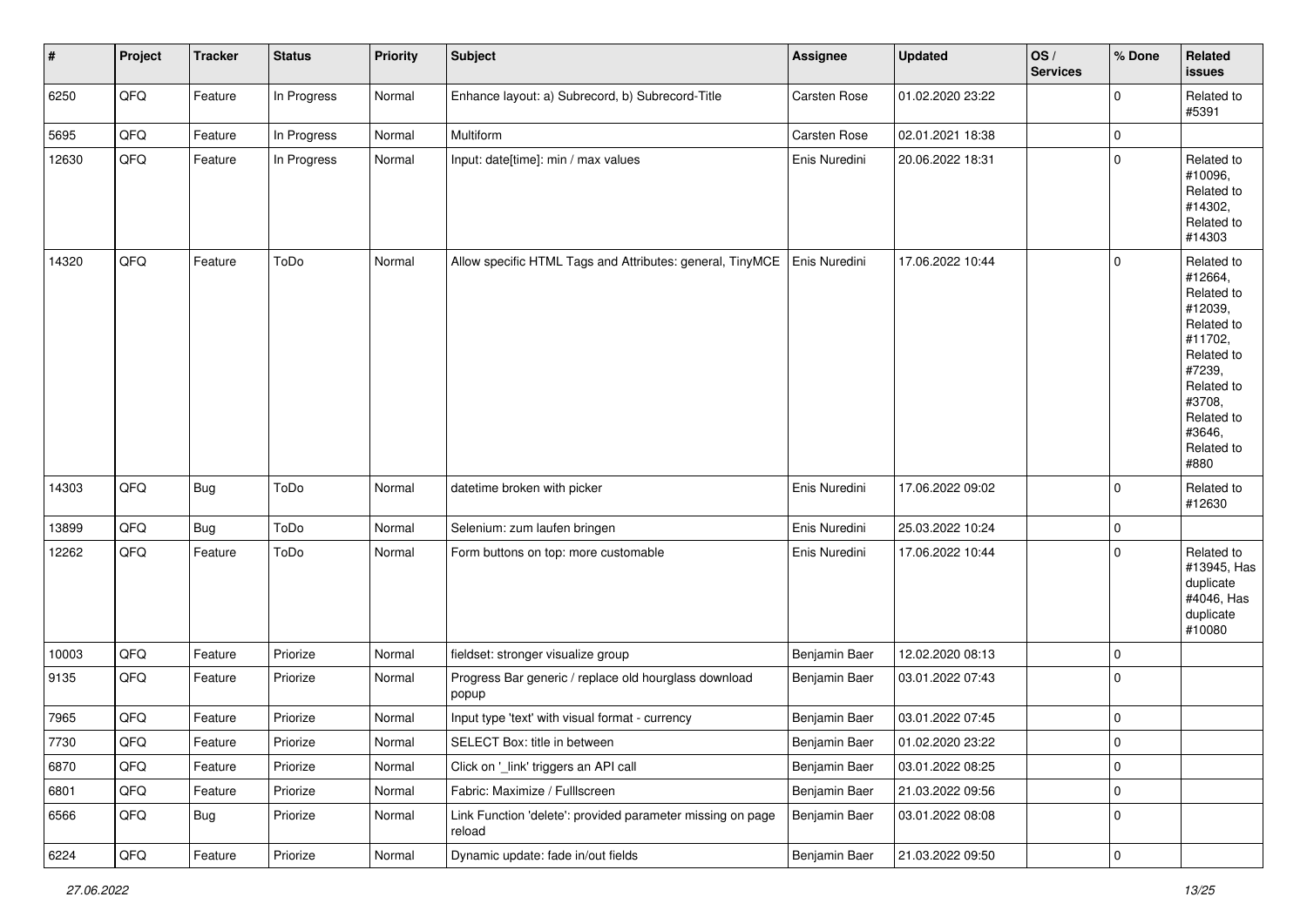| #     | Project | <b>Tracker</b> | <b>Status</b> | <b>Priority</b> | Subject                                                                                             | Assignee      | <b>Updated</b>   | OS/<br><b>Services</b> | % Done      | Related<br>issues                                                      |
|-------|---------|----------------|---------------|-----------------|-----------------------------------------------------------------------------------------------------|---------------|------------------|------------------------|-------------|------------------------------------------------------------------------|
| 6140  | QFQ     | Bug            | Priorize      | Normal          | QFQ DnD Sort: Locked fields                                                                         | Benjamin Baer | 21.03.2022 09:56 |                        | $\Omega$    |                                                                        |
| 5562  | QFQ     | Feature        | Priorize      | Normal          | Drag'n'Drop fuer Uploads                                                                            | Benjamin Baer | 21.03.2022 09:52 |                        | $\Omega$    | Related to<br>#9706                                                    |
| 5366  | QFQ     | Feature        | Priorize      | Normal          | Saving with keyboard shortcuts                                                                      | Benjamin Baer | 21.03.2022 09:47 |                        | $\mathbf 0$ |                                                                        |
| 4457  | QFQ     | Bug            | Priorize      | Normal          | typeahead: pressing return to select an item, saves the form<br>and closes the form.                | Benjamin Baer | 03.01.2022 08:01 |                        | $\Omega$    | Related to<br>#4398                                                    |
| 2665  | QFQ     | Bug            | Priorize      | Normal          | Dynamic Update funktioniert nicht, wenn beim<br>entsprechenden FormElement eine size angegeben ist. | Benjamin Baer | 03.01.2022 08:12 |                        | 30          |                                                                        |
| 14371 | QFQ     | Feature        | Priorize      | Normal          | LDAP via REPORT                                                                                     | Carsten Rose  | 19.06.2022 16:37 |                        | $\Omega$    |                                                                        |
| 14290 | QFQ     | Feature        | Priorize      | Normal          | FormEditor: Show Table Definition                                                                   | Carsten Rose  | 19.06.2022 16:37 |                        | $\Omega$    |                                                                        |
| 14283 | QFQ     | Bug            | Priorize      | Normal          | HEIC / HEIF convert doesn't trigger                                                                 | Carsten Rose  | 19.06.2022 16:37 |                        | $\Omega$    |                                                                        |
| 12504 | QFQ     | Feature        | Priorize      | Normal          | sql.log: report fe.id                                                                               | Carsten Rose  | 05.05.2021 22:09 |                        | $\Omega$    |                                                                        |
| 12503 | QFQ     | Feature        | Priorize      | Normal          | Detect dangerous UPDATE statement with missing WHERE                                                | Carsten Rose  | 05.05.2021 22:09 |                        | $\mathbf 0$ |                                                                        |
| 12452 | QFQ     | Feature        | Priorize      | Normal          | BaseURL: alsways with '/' at the end                                                                | Carsten Rose  | 19.06.2022 13:45 |                        | $\Omega$    | Related to<br>#10782                                                   |
| 12325 | QFQ     | Bug            | Priorize      | Normal          | MultiDB form.dblndex not working for report syntax                                                  | Carsten Rose  | 07.09.2021 13:37 |                        | $\Omega$    | Related to<br>#12145,<br>Related to<br>#12314                          |
| 11320 | QFQ     | Feature        | Priorize      | Normal          | Typo3 Version 10 support                                                                            | Carsten Rose  | 05.05.2021 22:09 |                        | $\Omega$    |                                                                        |
| 10015 | QFQ     | Feature        | Priorize      | Normal          | Monospace in Textarea                                                                               | Carsten Rose  | 03.02.2020 13:40 |                        | $\Omega$    |                                                                        |
| 10012 | QFQ     | Feature        | Priorize      | Normal          | redirectAllMailTo: {{beEmail:T}}                                                                    | Carsten Rose  | 08.05.2021 09:54 |                        | $\Omega$    | Related to<br>#12412,<br>Related to<br>#12413,<br>Related to<br>#10011 |
| 10011 | QFQ     | Feature        | Priorize      | Normal          | Offer new STORE_TYPO3 Variable 'beUser', 'beEmail'                                                  | Carsten Rose  | 08.05.2021 09:51 |                        | $\Omega$    | Related to<br>#10012,<br>Related to<br>#12511                          |
| 10005 | QFQ     | Feature        | Priorize      | Normal          | Report / special column name:  AS _calendar                                                         | Carsten Rose  | 03.06.2020 17:28 |                        | $\Omega$    |                                                                        |
| 9975  | QFQ     | Bug            | Priorize      | Normal          | Dropdown Menu: 'r:3' broken                                                                         | Carsten Rose  | 01.02.2020 10:13 |                        | O           |                                                                        |
| 9968  | QFQ     | Feature        | Priorize      | Normal          | Tooltip in Links for Developer                                                                      | Carsten Rose  | 01.02.2020 23:17 |                        | $\mathbf 0$ |                                                                        |
| 9958  | QFQ     | <b>Bug</b>     | Priorize      | Normal          | Broken subrecord query: no error message                                                            | Carsten Rose  | 05.02.2021 15:15 |                        | 0           |                                                                        |
| 9947  | QFQ     | <b>Bug</b>     | Priorize      | Normal          | Unwanted error message if missing 'typeAheadSqlPrefetch'                                            | Carsten Rose  | 01.02.2020 10:13 |                        | 0           |                                                                        |
| 9928  | QFQ     | Feature        | Priorize      | Normal          | SpecialColumnName: a) Deprecated: ' AS "_+tag " ', b)<br>New: ' AS "_ <tag1><tag2>" '</tag2></tag1> | Carsten Rose  | 01.02.2020 23:17 |                        | 0           | Related to<br>#9929                                                    |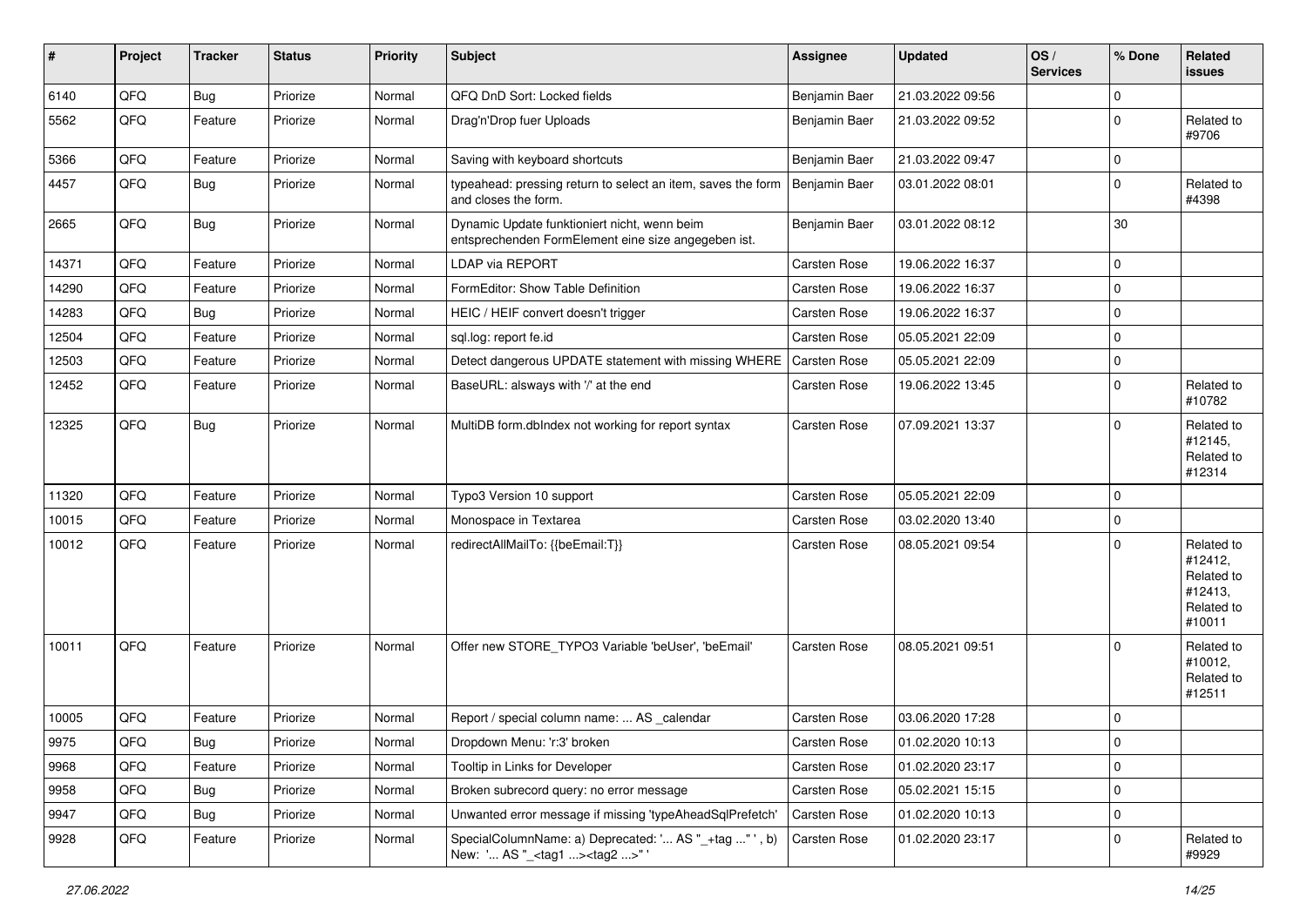| ∦    | Project | Tracker | <b>Status</b> | <b>Priority</b> | Subject                                                                                                  | Assignee            | <b>Updated</b>   | OS/<br><b>Services</b> | % Done      | <b>Related</b><br>issues                                                |
|------|---------|---------|---------------|-----------------|----------------------------------------------------------------------------------------------------------|---------------------|------------------|------------------------|-------------|-------------------------------------------------------------------------|
| 9900 | QFQ     | Feature | Priorize      | Normal          | Generic API Call: tt-content record >> JSON                                                              | Carsten Rose        | 01.02.2020 10:13 |                        | $\Omega$    |                                                                         |
| 9862 | QFQ     | Bug     | Priorize      | Normal          | Failed writing to sql mail qfq.log should throw an exception                                             | <b>Carsten Rose</b> | 01.02.2020 10:13 |                        | 0           |                                                                         |
| 9834 | QFQ     | Bug     | Priorize      | Normal          | Input elements with tag 'disabled' are missing on<br>form-submit: server option 'processReadOnly' broken | Carsten Rose        | 07.12.2021 16:43 |                        | $\Omega$    | Related to<br>#9691,<br>Related to<br>#5305, Has<br>duplicate<br>#12331 |
| 9668 | QFQ     | Feature | Priorize      | Normal          | Form.mode: rename 'hidden' to 'hide'                                                                     | <b>Carsten Rose</b> | 05.05.2021 22:14 |                        | $\Omega$    | Related to<br>#6437                                                     |
| 9394 | QFQ     | Feature | Priorize      | Normal          | REST: allow for non numerical ids in get requests                                                        | Carsten Rose        | 05.05.2021 22:10 |                        | 0           |                                                                         |
| 9346 | QFQ     | Feature | Priorize      | Normal          | beforeSave: check if an upload is given                                                                  | Carsten Rose        | 11.06.2021 21:18 |                        | 0           |                                                                         |
| 8963 | QFQ     | Feature | Priorize      | Normal          | Setting values in a store: flexible way                                                                  | Carsten Rose        | 05.05.2021 22:10 |                        | $\Omega$    | Related to<br>#8975                                                     |
| 8585 | QFQ     | Feature | Priorize      | Normal          | Enhance Error message for 'unknown form'                                                                 | <b>Carsten Rose</b> | 01.02.2020 10:13 |                        | $\Omega$    |                                                                         |
| 8584 | QFQ     | Feature | Priorize      | Normal          | FE 'Action' - never assign to Container (except Template)<br>Group)                                      | Carsten Rose        | 01.02.2020 10:13 |                        | $\Omega$    |                                                                         |
| 8277 | QFQ     | Feature | Priorize      | Normal          | fe.parameter.default=                                                                                    | Carsten Rose        | 01.02.2020 23:17 |                        | $\mathbf 0$ | Related to<br>#8113                                                     |
| 8044 | QFQ     | Feature | Priorize      | Normal          | Transaction: a) Form, b) Report                                                                          | <b>Carsten Rose</b> | 05.05.2021 22:14 |                        | $\Omega$    | Related to<br>#8043                                                     |
| 8037 | QFQ     | Bug     | Priorize      | Normal          | FE.type=upload (advanced mode): {{slaveId:V}} missing<br>during dynamic update                           | <b>Carsten Rose</b> | 01.02.2020 10:13 |                        | $\Omega$    |                                                                         |
| 8034 | QFQ     | Feature | Priorize      | Normal          | FormElement 'data': 22.22.2222 should not be accepted                                                    | Carsten Rose        | 01.02.2020 10:13 |                        | $\Omega$    |                                                                         |
| 7656 | QFQ     | Bug     | Priorize      | Normal          | FE with required, 'pattern' and 'extraButtonLock': always<br>complain about missing value                | Carsten Rose        | 01.02.2020 10:13 |                        | $\mathbf 0$ |                                                                         |
| 7630 | QFQ     | Feature | Priorize      | Normal          | detailed error message for simple upload                                                                 | Carsten Rose        | 01.02.2020 10:13 |                        | 0           |                                                                         |
| 7616 | QFQ     | Bug     | Priorize      | Normal          | Selectlist with Enum & Dynamic Update                                                                    | Carsten Rose        | 01.02.2020 10:13 |                        | $\Omega$    |                                                                         |
| 7522 | QFQ     | Feature | Priorize      | Normal          | Inserting default index.html to folder (Avoid Apache<br>Indexing)                                        | Carsten Rose        | 01.02.2020 10:13 |                        | $\Omega$    |                                                                         |
| 7290 | QFQ     | Feature | Priorize      | Normal          | FormEditor: title as textarea if LEN(title)>60                                                           | Carsten Rose        | 01.02.2020 10:13 |                        | 0           | <b>Blocked by</b><br>#7682                                              |
| 7217 | QFG     | Feature | Priorize      | Normal          | Download: notice User if `_sip=?` is missing                                                             | Carsten Rose        | 01.02.2020 10:13 |                        | 0           |                                                                         |
| 6998 | QFQ     | Feature | Priorize      | Normal          | Form: with debug=on show column information as tooltip of<br>column label                                | Carsten Rose        | 01.02.2020 10:13 |                        | $\Omega$    |                                                                         |
| 6574 | QFQ     | Bug     | Priorize      | Normal          | qfq.log: Fehlermeldung wurde angezeigt, aber nicht geloggt                                               | Carsten Rose        | 01.02.2020 10:13 |                        | $\mathbf 0$ |                                                                         |
| 5942 | QFQ     | Feature | Priorize      | Normal          | 'L' and 'type': append to links, generate via '_link' by using<br>'u.' .                                 | Carsten Rose        | 01.02.2020 10:13 |                        | $\mathbf 0$ |                                                                         |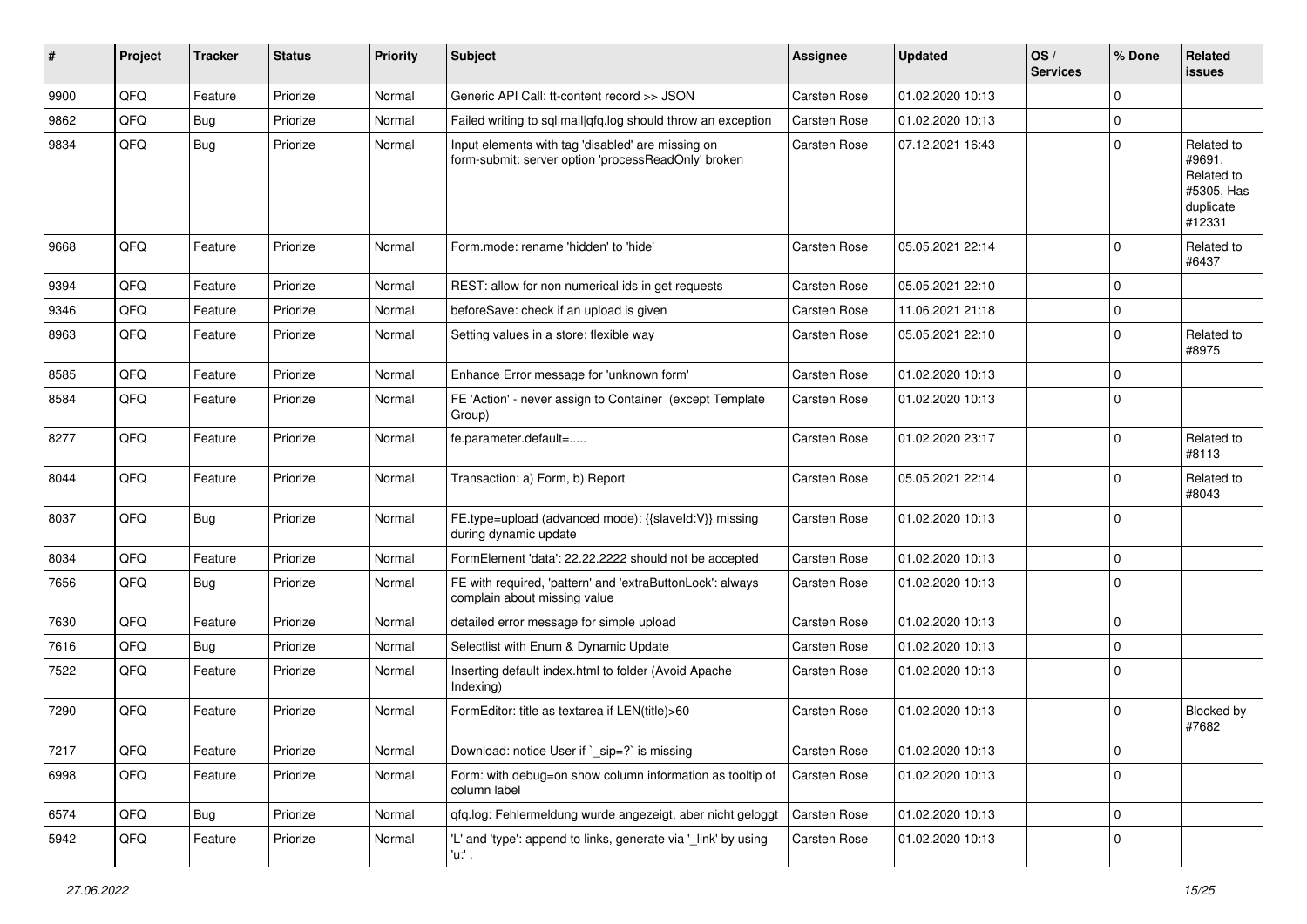| ∦     | Project | <b>Tracker</b> | <b>Status</b> | <b>Priority</b> | <b>Subject</b>                                                                        | Assignee            | <b>Updated</b>   | OS/<br><b>Services</b> | % Done      | Related<br>issues    |
|-------|---------|----------------|---------------|-----------------|---------------------------------------------------------------------------------------|---------------------|------------------|------------------------|-------------|----------------------|
| 3867  | QFQ     | Feature        | Priorize      | Normal          | Readonly Formular: Template Groups add/delete<br>ausbeldnen                           | Carsten Rose        | 05.05.2021 22:12 |                        | $\Omega$    |                      |
| 3782  | QFQ     | Bug            | Priorize      | Normal          | Bei fehlerhafter Eingabe (z.B. Datum) sollte das erwartete<br>Format angezeigt werden | <b>Carsten Rose</b> | 01.02.2020 10:13 |                        | $\mathbf 0$ |                      |
| 13943 | QFQ     | Bug            | Priorize      | Normal          | unable to find formgroup                                                              | Enis Nuredini       | 28.05.2022 11:03 |                        | 0           |                      |
| 13900 | QFQ     | Feature        | Priorize      | Normal          | Selenium: Check das Cookie/PDF funktioniert                                           | Enis Nuredini       | 25.03.2022 12:45 |                        | $\mathbf 0$ |                      |
| 10569 | QFQ     | Feature        | Priorize      | Normal          | link _blank more safe                                                                 | Enis Nuredini       | 25.03.2022 12:44 |                        | 0           |                      |
| 12156 | QFQ     | Feature        | New           | Normal          | Form: Optional disable 'leave page'                                                   |                     | 03.05.2021 20:45 |                        | 0           |                      |
| 12135 | QFQ     | Feature        | <b>New</b>    | Normal          | Subrecord: Notiz                                                                      |                     | 24.04.2021 16:58 |                        | $\Omega$    |                      |
| 12039 | QFQ     | Feature        | New           | Normal          | Missing htmlSpecialChar() in pre processing on form submit                            |                     | 18.02.2021 00:09 |                        | $\Omega$    | Related to<br>#14320 |
| 12038 | QFQ     | Feature        | <b>New</b>    | Normal          | a) STORE_VAR: filenameOnlyStripUniq, b) SP:<br>QSTRIPUNIQ()                           |                     | 17.02.2021 23:55 |                        | 0           |                      |
| 11716 | QFQ     | Feature        | <b>New</b>    | Normal          | Form an beliebiger Stelle im Report anzeigen                                          |                     | 09.12.2020 09:47 |                        | $\mathbf 0$ |                      |
| 11715 | QFQ     | Bug            | New           | Normal          | acceptZeroAsRequired and requiredOffButMark do not<br>coincide                        |                     | 08.12.2020 12:13 |                        | $\Omega$    |                      |
| 11535 | QFQ     | Feature        | <b>New</b>    | Normal          | Ability to create SQL columns in frontend QFQ forms                                   |                     | 17.11.2020 12:11 |                        | $\mathbf 0$ |                      |
| 11534 | QFQ     | Feature        | New           | Normal          | Report: Action on selected rows - Table batchprocessing<br>feature                    |                     | 18.11.2020 08:15 |                        | 0           |                      |
| 11522 | QFQ     | Bug            | New           | Normal          | Aus/Einblenden von Reitern                                                            |                     | 13.11.2020 14:58 |                        | $\mathbf 0$ |                      |
| 10890 | QFQ     | Bug            | <b>New</b>    | Normal          | AutoCron hangs                                                                        |                     | 20.07.2020 13:56 |                        | 0           |                      |
| 10874 | QFQ     | Feature        | <b>New</b>    | Normal          | Erstellen eines Foreign Keys in der Tabelle "FormElement"                             |                     | 13.07.2020 10:11 |                        | $\mathbf 0$ |                      |
| 10763 | QFQ     | Feature        | <b>New</b>    | Normal          | form accessed and submitted despite logout?                                           |                     | 16.06.2020 11:43 |                        | $\mathbf 0$ |                      |
| 10759 | QFQ     | Bug            | New           | Normal          | emptyMeansNull - Feld falsch aktualisiert                                             |                     | 12.11.2020 23:45 |                        | $\Omega$    |                      |
| 10384 | QFQ     | Feature        | <b>New</b>    | Normal          | Parameter Exchange QFQ Instances                                                      |                     | 07.05.2020 09:38 |                        | $\mathbf 0$ |                      |
| 10345 | QFQ     | Feature        | New           | Normal          | Templates - Patterns QFQ Style                                                        |                     | 03.05.2021 21:01 |                        | $\Omega$    | Related to<br>#10713 |
| 10324 | QFQ     | Bug            | New           | Normal          | Excel Export mit Template funktioniert nur, wenn Template<br>vor uid kommt            |                     | 30.03.2020 11:20 |                        | 0           | Related to<br>#10257 |
| 9855  | QFQ     | Bug            | New           | Normal          | <b>Required Check</b>                                                                 |                     | 01.02.2020 15:56 |                        | 0           |                      |
| 9853  | QFQ     | Feature        | New           | Normal          | Check das SQL / QFQ / Mail Logfile geschrieben wird                                   |                     | 09.01.2020 11:15 |                        | $\mathbf 0$ |                      |
| 14185 | QFQ     | Feature        | New           | Normal          | External/Autocron.php - better suitable directory                                     | Support: System     | 28.05.2022 11:03 |                        | 0           |                      |
| 13647 | QFQ     | <b>Bug</b>     | New           | Normal          | Autofocus funktioniert nicht auf Chrome                                               | Benjamin Baer       | 19.03.2022 17:44 |                        | 0           |                      |
| 13528 | QFQ     | Bug            | New           | Normal          | qfq.io > releases: es wird kein neues Release angelegt                                | Benjamin Baer       | 19.03.2022 17:46 |                        | 0           |                      |
| 12556 | QFG     | Feature        | New           | Normal          | Pills Title: colored = static or dynamic on allrequiredgiven                          | Benjamin Baer       | 19.03.2022 17:49 |                        | 0           |                      |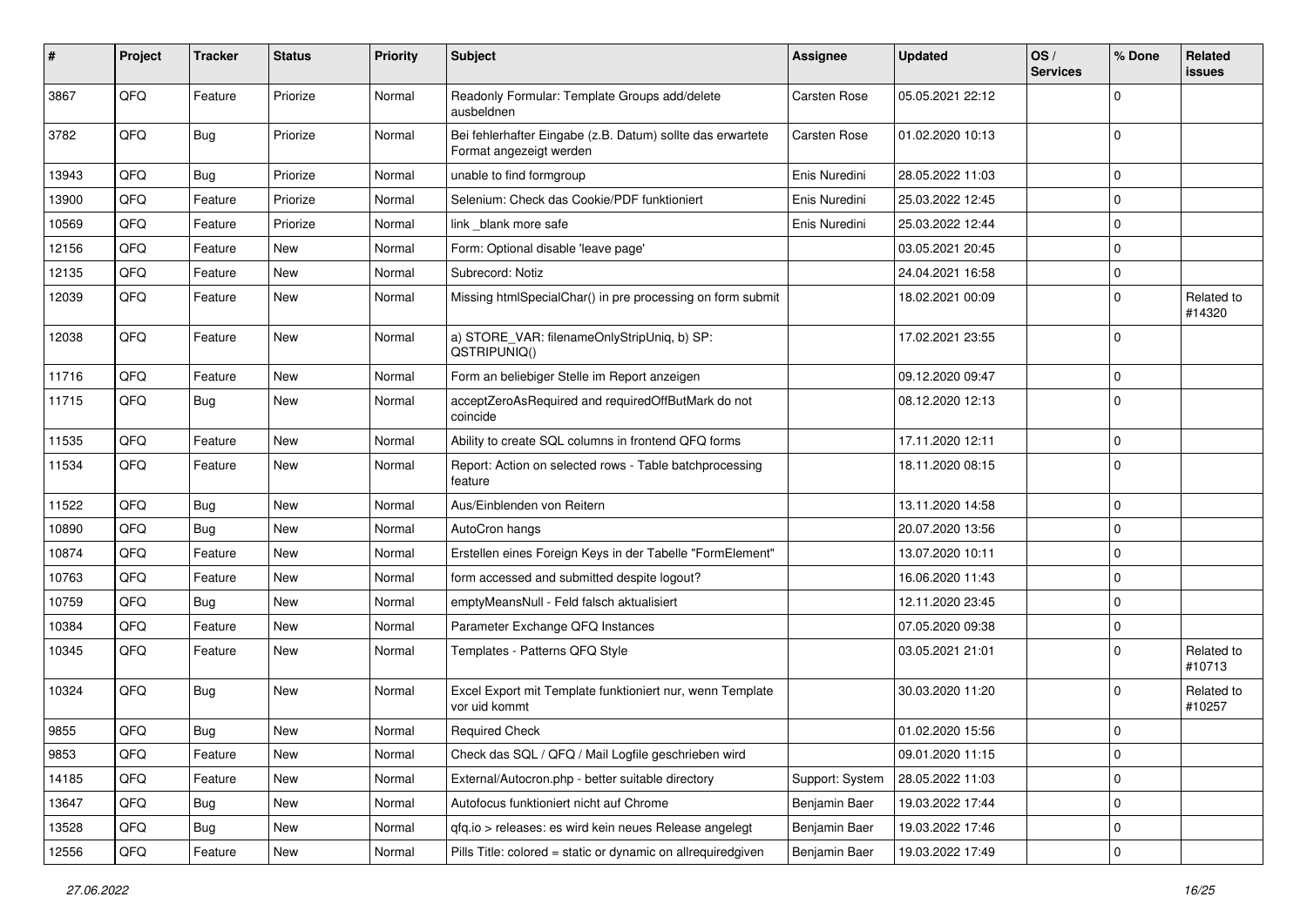| #     | Project | <b>Tracker</b> | <b>Status</b> | <b>Priority</b> | <b>Subject</b>                                                                           | Assignee            | <b>Updated</b>   | OS/<br><b>Services</b> | % Done      | Related<br><b>issues</b>                                              |
|-------|---------|----------------|---------------|-----------------|------------------------------------------------------------------------------------------|---------------------|------------------|------------------------|-------------|-----------------------------------------------------------------------|
| 12490 | QFQ     | Feature        | New           | Normal          | Loading Plugins in QFQ - see what tinymce does. (lazy<br>loading)                        | Benjamin Baer       | 08.06.2022 10:37 |                        | $\Omega$    | Related to<br>#12611,<br>Related to<br>#10013,<br>Related to<br>#7732 |
| 12476 | QFQ     | Feature        | New           | Normal          | clearMe: a) should trigger 'dirty', b) sticky on textarea resize                         | Benjamin Baer       | 04.01.2022 08:40 |                        | $\mathbf 0$ | Related to<br>#9528                                                   |
| 14305 | QFQ     | Bug            | New           | Normal          | Inline Report editing does not create history entries                                    | Carsten Rose        | 10.06.2022 11:55 |                        | $\mathbf 0$ |                                                                       |
| 14304 | QFQ     | Bug            | New           | Normal          | table sorter view safer does not work                                                    | <b>Carsten Rose</b> | 10.06.2022 11:49 |                        | $\mathbf 0$ |                                                                       |
| 14233 | QFQ     | <b>Bug</b>     | New           | Normal          | AS _link: question - HTML is not rendered                                                | Carsten Rose        | 28.05.2022 11:02 |                        | 0           |                                                                       |
| 14091 | QFQ     | <b>Bug</b>     | New           | Normal          | inconsistent template path for twig                                                      | Carsten Rose        | 19.04.2022 18:36 |                        | $\Omega$    |                                                                       |
| 14090 | QFQ     | Feature        | New           | Normal          | Nützliche _script funktionen                                                             | Carsten Rose        | 28.05.2022 11:03 |                        | $\mathbf 0$ |                                                                       |
| 14077 | QFQ     | Bug            | New           | Normal          | As _link: Attribute 'class' missing by r:1 and r:3 - but should<br>set                   | <b>Carsten Rose</b> | 28.05.2022 11:02 |                        | $\Omega$    | Related to<br>#5342,<br>Related to<br>#4343                           |
| 13843 | QFQ     | Feature        | <b>New</b>    | Normal          | Create JWT via QFQ                                                                       | <b>Carsten Rose</b> | 19.03.2022 17:42 |                        | $\Omega$    |                                                                       |
| 13841 | QFQ     | Feature        | New           | Normal          | Create PDF via iText - evaluate                                                          | <b>Carsten Rose</b> | 19.03.2022 17:42 |                        | $\Omega$    |                                                                       |
| 13706 | QFQ     | Bug            | New           | Normal          | Wrong CheckType in FieldElement LastStatus of Form Cron                                  | <b>Carsten Rose</b> | 21.01.2022 18:20 |                        | $\mathbf 0$ |                                                                       |
| 13700 | QFQ     | Feature        | New           | Normal          | Redesign qfq.io Seite                                                                    | Carsten Rose        | 19.03.2022 17:43 |                        | $\mathbf 0$ |                                                                       |
| 13659 | QFQ     | Bug            | <b>New</b>    | Normal          | wrong sanitize class applied to R-store                                                  | <b>Carsten Rose</b> | 15.01.2022 14:23 |                        | $\Omega$    |                                                                       |
| 13592 | QFQ     | <b>Bug</b>     | New           | Normal          | QFQ Build Queue: das vergeben von Tags klappt nicht. Es<br>werden keine Releases gebaut. | <b>Carsten Rose</b> | 19.03.2022 17:45 |                        | $\Omega$    |                                                                       |
| 13467 | QFQ     | Feature        | New           | Normal          | ChangeLog Generator                                                                      | Carsten Rose        | 19.03.2022 17:46 |                        | $\Omega$    | Related to<br>#11460                                                  |
| 13460 | QFQ     | <b>Bug</b>     | New           | Normal          | Doc: Password set/reset  password should not processed<br>with 'html encode'             | <b>Carsten Rose</b> | 19.03.2022 17:46 |                        | $\Omega$    |                                                                       |
| 13451 | QFQ     | Bug            | New           | Normal          | Character Counter / Max Character: Problem in Safari                                     | Carsten Rose        | 15.04.2022 17:18 |                        | $\mathbf 0$ |                                                                       |
| 13354 | QFQ     | Feature        | New           | Normal          | Using Websocket in QFQ                                                                   | <b>Carsten Rose</b> | 10.11.2021 15:47 |                        | $\Omega$    |                                                                       |
| 13332 | QFQ     | <b>Bug</b>     | New           | Normal          | Multi Form: Required Felder werden visuell nicht markiert.                               | Carsten Rose        | 19.03.2022 17:47 |                        | $\Omega$    |                                                                       |
| 13331 | QFQ     | <b>Bug</b>     | New           | Normal          | Multi Form: Clear Icon misplaced                                                         | Carsten Rose        | 19.03.2022 17:47 |                        | 0           |                                                                       |
| 12716 | QFQ     | <b>Bug</b>     | New           | Normal          | template group: Pattern only applied to first instance                                   | Carsten Rose        | 19.03.2022 17:47 |                        | $\mathbf 0$ |                                                                       |
| 12714 | QFQ     | Bug            | New           | Normal          | Conversion of GIF to PDF broken when GIF contains Alpha.                                 | Carsten Rose        | 19.03.2022 17:49 |                        | $\mathbf 0$ |                                                                       |
| 12679 | QFQ     | Feature        | New           | Normal          | tablesorter: custom column width                                                         | Carsten Rose        | 16.06.2021 11:10 |                        | $\mathbf 0$ |                                                                       |
| 12664 | QFQ     | Feature        | New           | Normal          | TinyMCE: report/remove malicous HTML/JS Code                                             | Carsten Rose        | 19.03.2022 17:47 |                        | 0           | Related to<br>#14320                                                  |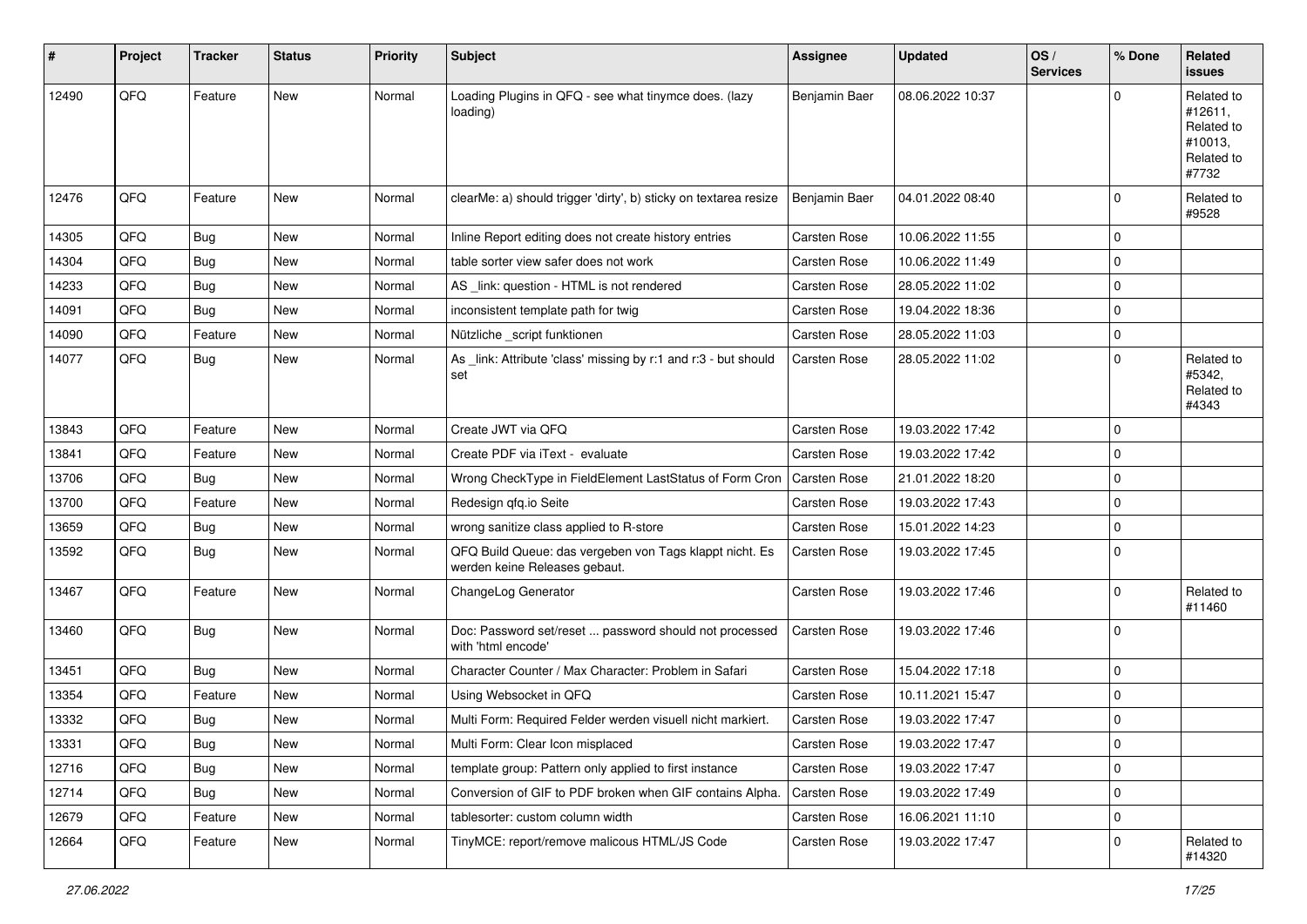| #     | Project | <b>Tracker</b> | <b>Status</b> | <b>Priority</b> | <b>Subject</b>                                                                                                                                      | Assignee            | <b>Updated</b>   | OS/<br><b>Services</b> | % Done      | Related<br>issues                             |
|-------|---------|----------------|---------------|-----------------|-----------------------------------------------------------------------------------------------------------------------------------------------------|---------------------|------------------|------------------------|-------------|-----------------------------------------------|
| 12632 | QFQ     | Feature        | New           | Normal          | TinyMCE: Prepare CSS classes for images                                                                                                             | Carsten Rose        | 04.06.2021 14:35 |                        | 100         | Blocked by<br>#12186                          |
| 12603 | QFQ     | Feature        | New           | Normal          | Dropdown (Select), Radio, checkbox:<br>itemListAlways={{!SELECT key, value}}                                                                        | Carsten Rose        | 19.03.2022 17:47 |                        | $\mathbf 0$ |                                               |
| 12581 | QFQ     | Bug            | New           | Normal          | Form.forward=close: Record 'new' in new browser tab ><br>save (& close) >> Form is not reloaded with new created<br>record id and stays in mode=new | Carsten Rose        | 19.03.2022 17:48 |                        | 0           |                                               |
| 12520 | QFQ     | Bug            | New           | Normal          | Switch FE User: still active even FE User session expired                                                                                           | Carsten Rose        | 19.03.2022 17:48 |                        | 0           |                                               |
| 12512 | QFQ     | <b>Bug</b>     | <b>New</b>    | Normal          | Some MySQL Installation can't use 'stored procedures'                                                                                               | Carsten Rose        | 19.03.2022 17:48 |                        | $\Omega$    |                                               |
| 12480 | QFQ     | Feature        | New           | Normal          | If QFQ upgrade is running, block further request                                                                                                    | Carsten Rose        | 03.05.2021 20:45 |                        | $\Omega$    |                                               |
| 12477 | QFQ     | Feature        | New           | Normal          | Support for refactoring: Form, FormElement, diverse<br>Tabellen/Spalten, tt-content Records                                                         | Carsten Rose        | 03.05.2021 20:45 |                        | $\mathbf 0$ |                                               |
| 12474 | QFQ     | Feature        | New           | Normal          | Check BaseConfigURL if it is given and the the last char is                                                                                         | Carsten Rose        | 03.05.2021 20:45 |                        | 0           |                                               |
| 12465 | QFQ     | Feature        | <b>New</b>    | Normal          | QFQ Function: use in FE to fill StoreRecord                                                                                                         | <b>Carsten Rose</b> | 05.05.2021 21:58 |                        | $\mathbf 0$ |                                               |
| 12413 | QFQ     | Feature        | New           | Normal          | STORE TYPO3: enhance for {{be users.email:T}},<br>{{fe_users.email:T}}                                                                              | Carsten Rose        | 03.05.2021 20:45 |                        | 0           | Related to<br>#12412,<br>Related to<br>#10012 |
| 12412 | QFQ     | Feature        | <b>New</b>    | Normal          | Action/Escape qualifier 'e' (empty), '0': if given, an empty<br>string (or '0') will be treated as 'not found'                                      | Carsten Rose        | 08.05.2021 09:40 |                        | $\Omega$    | Related to<br>#12413,<br>Related to<br>#10012 |
| 12400 | QFQ     | Feature        | New           | Normal          | Tutorial ist in QFQ Doku, Wird in der Suche gefunden, es<br>gibt aber kein Menupunkt - Inhalt ueberpruefen                                          | Carsten Rose        | 03.05.2021 20:45 |                        | $\Omega$    |                                               |
| 12330 | QFQ     | Feature        | New           | Normal          | Copy to input field / text area / TinyMCE                                                                                                           | Carsten Rose        | 07.04.2021 09:01 |                        | $\mathbf 0$ |                                               |
| 12327 | QFQ     | Bug            | New           | Normal          | Copy to clipboard: Glyphicon can not be changed                                                                                                     | Carsten Rose        | 27.12.2021 17:59 |                        | 0           |                                               |
| 12269 | QFQ     | Feature        | New           | Normal          | 2FA - Login                                                                                                                                         | Carsten Rose        | 03.05.2021 20:45 |                        | $\mathbf 0$ |                                               |
| 12187 | QFQ     | Bug            | New           | Normal          | Trigger FormAsFile() via Report: probably problem with<br>multi DB setup                                                                            | Carsten Rose        | 20.03.2021 21:20 |                        | $\Omega$    |                                               |
| 12163 | QFQ     | Feature        | <b>New</b>    | Normal          | Checkbox: table wrap                                                                                                                                | Carsten Rose        | 03.05.2021 20:51 |                        | $\mathbf 0$ |                                               |
| 12162 | QFQ     | Feature        | New           | Normal          | FE.type=sendmail: personalized mailing (several mails) via<br>template                                                                              | Carsten Rose        | 03.05.2021 20:45 |                        | $\mathbf 0$ |                                               |
| 12146 | QFQ     | Feature        | New           | Normal          | Autocron Job: Anzeigen wann der naechste Job<br>ausgefuehrt wird, resp das er nicht ausgefuehrt wird                                                | Carsten Rose        | 15.03.2021 15:23 |                        | $\mathbf 0$ |                                               |
| 12133 | QFQ     | Bug            | New           | Normal          | NPM, phpSpreadSheet aktualisieren                                                                                                                   | Carsten Rose        | 15.03.2021 09:04 |                        | $\mathbf 0$ |                                               |
| 12119 | QFQ     | Feature        | New           | Normal          | AS paged: error message missing if there ist no 'r'<br>argument.                                                                                    | Carsten Rose        | 03.05.2021 20:51 |                        | $\mathbf 0$ |                                               |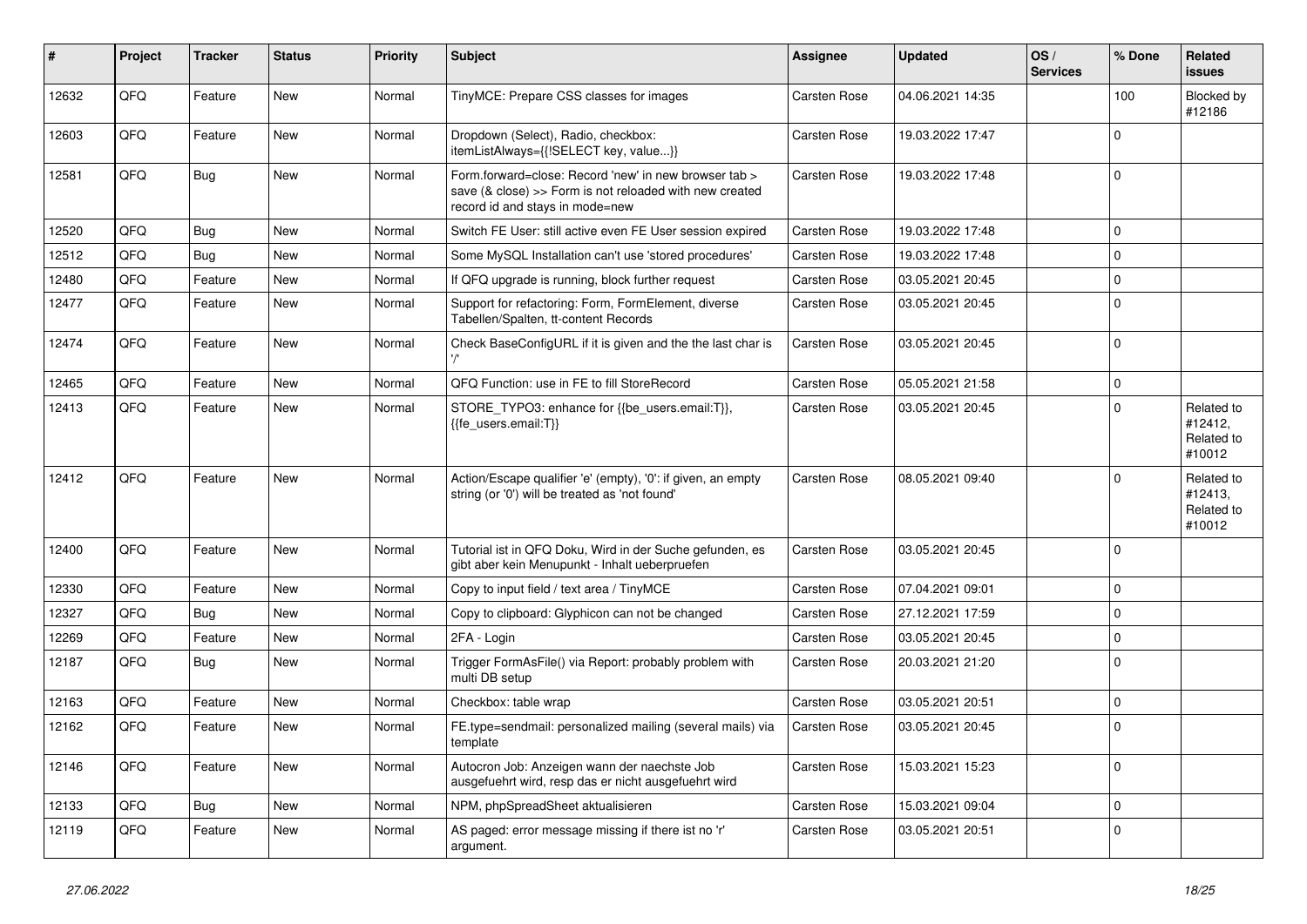| ∦     | Project | <b>Tracker</b> | <b>Status</b> | <b>Priority</b> | <b>Subject</b>                                                                                       | <b>Assignee</b>                                        | <b>Updated</b>   | OS/<br><b>Services</b> | % Done      | Related<br><b>issues</b>                     |                      |
|-------|---------|----------------|---------------|-----------------|------------------------------------------------------------------------------------------------------|--------------------------------------------------------|------------------|------------------------|-------------|----------------------------------------------|----------------------|
| 12109 | QFQ     | Feature        | New           | Normal          | Donwload Link: Plain, SIP, Persistent Link, Peristent SIP -<br>new notation                          | Carsten Rose                                           | 03.05.2021 20:45 |                        | $\Omega$    | Related to<br>#12085                         |                      |
| 12045 | QFQ     | Bug            | New           | Normal          | templateGroup afterSave FE: Aufruf ohne<br>sqlHonorFormElements funktioniert nicht                   | Carsten Rose                                           | 18.02.2021 16:33 |                        | $\mathbf 0$ |                                              |                      |
| 12040 | QFQ     | Bug            | <b>New</b>    | Normal          | FE Mode 'hidden' für zwei FEs auf einer Zeile                                                        | Carsten Rose                                           | 18.02.2021 10:13 |                        | $\mathbf 0$ |                                              |                      |
| 12024 | QFQ     | Feature        | <b>New</b>    | Normal          | Excel Export: text columns by default decode<br>htmlspeciachar()                                     | Carsten Rose                                           | 17.02.2021 23:55 |                        | $\mathbf 0$ | Related to<br>#12022                         |                      |
| 12023 | QFQ     | Feature        | <b>New</b>    | Normal          | MySQL Stored Precdure: QDECODESPECIALCHAR()                                                          | Carsten Rose                                           | 16.02.2021 11:16 |                        | $\Omega$    | Related to<br>#12022                         |                      |
| 11955 | QFQ     | Feature        | <b>New</b>    | Normal          | subrecord: new title option to set <th> attributes - e.g. to<br/>customize tablesorter options.</th> | attributes - e.g. to<br>customize tablesorter options. | Carsten Rose     | 03.05.2021 20:47       |             | $\mathbf 0$                                  | Related to<br>#11775 |
| 11775 | QFQ     | Feature        | New           | Normal          | Subrecord Tooltip pro Feld                                                                           | Carsten Rose                                           | 18.12.2020 15:22 |                        | $\mathbf 0$ | Related to<br>#11955                         |                      |
| 11752 | QFQ     | Bug            | New           | Normal          | checkbox renders multiple input elements with same name                                              | Carsten Rose                                           | 17.12.2020 14:58 |                        | $\mathbf 0$ | Related to<br>#11750                         |                      |
| 11747 | QFQ     | Feature        | <b>New</b>    | Normal          | Maintenance Page with Redirect                                                                       | Carsten Rose                                           | 03.05.2021 20:47 |                        | $\mathbf 0$ | Related to<br>#11741                         |                      |
| 11702 | QFQ     | Feature        | New           | Normal          | HTML Special Char makes no sense for 'allbut' if '&' is<br>forbidden                                 | Carsten Rose                                           | 07.12.2021 16:35 |                        | $\Omega$    | Related to<br>#5112,<br>Related to<br>#14320 |                      |
| 11695 | QFQ     | Bug            | <b>New</b>    | Normal          | MultiForm required FE Error                                                                          | Carsten Rose                                           | 04.12.2020 13:34 |                        | $\mathbf 0$ |                                              |                      |
| 11668 | QFQ     | Bug            | <b>New</b>    | Normal          | Play function.sql - problem with mysql                                                               | Carsten Rose                                           | 03.05.2021 20:48 |                        | $\mathbf 0$ |                                              |                      |
| 11667 | QFQ     | Bug            | <b>New</b>    | Normal          | MySQL mariadb-server-10.3: Incorrect datetime value                                                  | Carsten Rose                                           | 03.05.2021 20:48 |                        | 0           |                                              |                      |
| 11523 | QFQ     | Feature        | New           | Normal          | Mit dynamic Update erkennen, ob Upload gemacht wurde                                                 | Carsten Rose                                           | 13.11.2020 15:07 |                        | $\mathbf 0$ | Related to<br>#9533                          |                      |
| 11516 | QFQ     | Feature        | <b>New</b>    | Normal          | Multi Page Form (Previous/Next Buttons)                                                              | Carsten Rose                                           | 16.03.2021 17:52 |                        | $\mathbf 0$ |                                              |                      |
| 11504 | QFQ     | Feature        | New           | Normal          | Dynamic Update: Button text update for 'Save',' Close' &<br>'Delete'                                 | Carsten Rose                                           | 12.11.2020 23:44 |                        | $\mathbf 0$ |                                              |                      |
| 11460 | QFQ     | Feature        | <b>New</b>    | Normal          | Easier creation of changelog: gitchangelog                                                           | Carsten Rose                                           | 12.06.2021 10:20 |                        | $\Omega$    | Related to<br>#13467                         |                      |
| 11239 | QFQ     | Bug            | <b>New</b>    | Normal          | Radiobutton (plain): horizontales Rendern abhängig vom<br>Datentyp in der Datenbank                  | Carsten Rose                                           | 30.09.2020 18:37 |                        | 0           |                                              |                      |
| 11080 | QFQ     | Feature        | <b>New</b>    | Normal          | Send MQTT messages                                                                                   | Carsten Rose                                           | 29.08.2020 19:49 |                        | $\mathbf 0$ |                                              |                      |
| 10996 | QFQ     | Feature        | New           | Normal          | Download video via sip: no seek                                                                      | Carsten Rose                                           | 12.08.2020 14:18 |                        | 0           |                                              |                      |
| 10979 | QFQ     | Feature        | New           | Normal          | Ajax Calls an API - dataReport                                                                       | Carsten Rose                                           | 11.05.2022 12:15 |                        | $\mathbf 0$ |                                              |                      |
| 10976 | QFQ     | Feature        | New           | Normal          | Excel Export Verbesserungen                                                                          | Carsten Rose                                           | 06.08.2020 10:56 |                        | 0           |                                              |                      |
| 10937 | QFG     | Bug            | New           | Normal          | Fehler mit abhängigen Select- Feldern beim Positionieren                                             | Carsten Rose                                           | 12.11.2020 23:45 |                        | 0           |                                              |                      |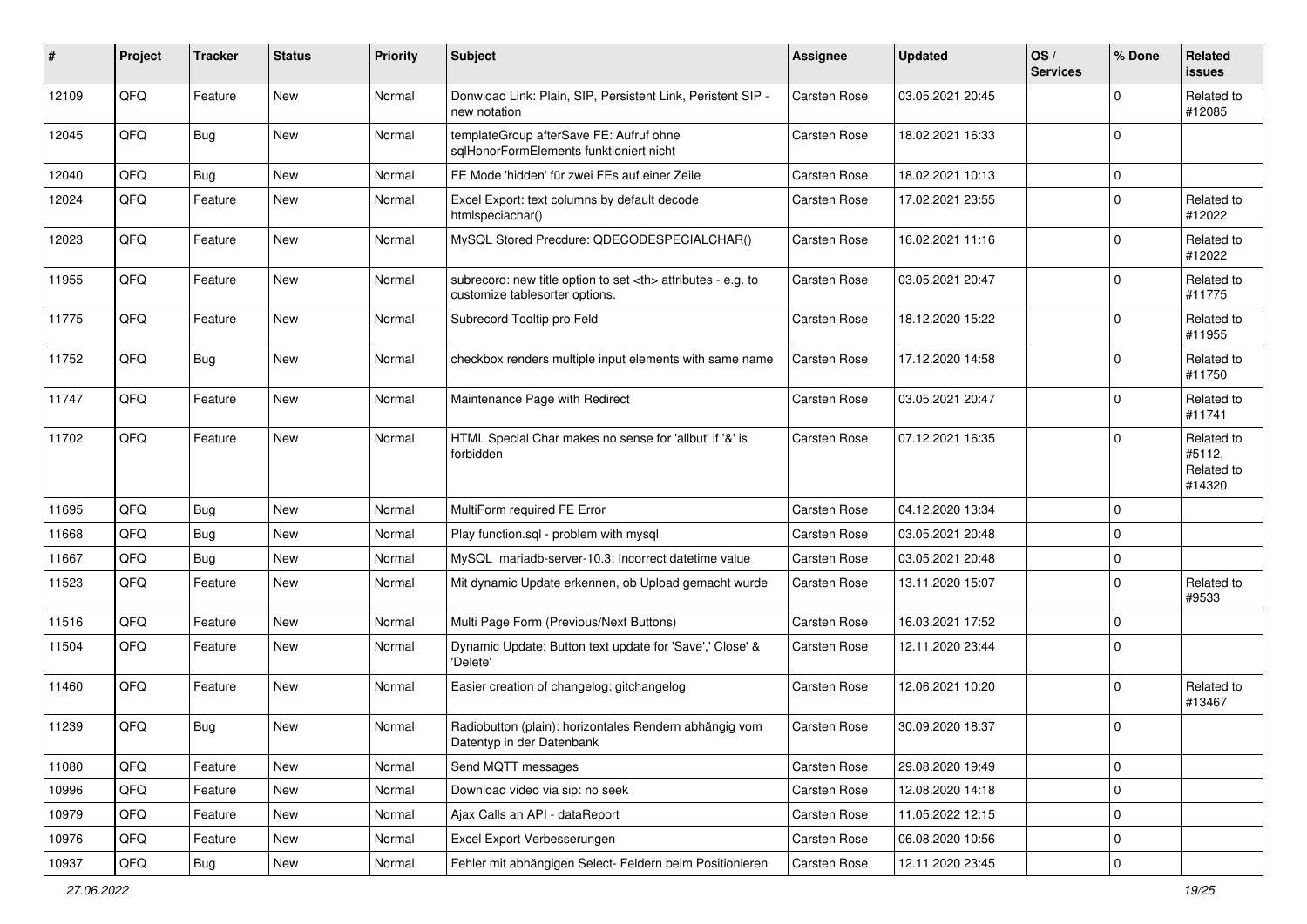| #     | Project | <b>Tracker</b> | <b>Status</b> | Priority | <b>Subject</b>                                                                                                                        | Assignee            | <b>Updated</b>   | OS/<br><b>Services</b> | % Done      | Related<br><b>issues</b>                                             |
|-------|---------|----------------|---------------|----------|---------------------------------------------------------------------------------------------------------------------------------------|---------------------|------------------|------------------------|-------------|----------------------------------------------------------------------|
| 10819 | QFQ     | Feature        | New           | Normal   | Persistent SIP - second try                                                                                                           | <b>Carsten Rose</b> | 29.06.2020 23:02 |                        | $\Omega$    | Related to<br>#6261                                                  |
| 10714 | QFQ     | Feature        | <b>New</b>    | Normal   | multi Table Form                                                                                                                      | <b>Carsten Rose</b> | 16.03.2021 18:44 |                        | $\mathbf 0$ |                                                                      |
| 10704 | QFQ     | Bug            | New           | Normal   | wkhtml problem rendering fullCalendar.js / fabric.js >><br>successor: puppeteer                                                       | Carsten Rose        | 12.11.2020 23:45 |                        | $\Omega$    | Related to<br>#5024,<br>Related to<br>#4650,<br>Related to<br>#10715 |
| 10658 | QFQ     | Bug            | <b>New</b>    | Normal   | processReadOnly broken                                                                                                                | <b>Carsten Rose</b> | 27.05.2020 17:55 |                        | $\Omega$    |                                                                      |
| 10593 | QFQ     | Feature        | New           | Normal   | label2: text behind input element                                                                                                     | Carsten Rose        | 16.05.2020 10:57 |                        | $\Omega$    |                                                                      |
| 10588 | QFQ     | Bug            | <b>New</b>    | Normal   | typeahed Tag: Doku anpassen                                                                                                           | <b>Carsten Rose</b> | 12.11.2020 23:45 |                        | $\Omega$    |                                                                      |
| 10322 | QFQ     | Bug            | <b>New</b>    | Normal   | FormElement / Radio: missing column 'enum' >> FE not<br>reported                                                                      | <b>Carsten Rose</b> | 07.05.2020 09:37 |                        | $\Omega$    |                                                                      |
| 10119 | QFQ     | Feature        | New           | Normal   | Dropdown (selectlist) & TypeAhead: format and catagorize<br>list                                                                      | <b>Carsten Rose</b> | 07.05.2020 09:36 |                        | $\Omega$    |                                                                      |
| 10115 | QFQ     | Feature        | <b>New</b>    | Normal   | TypeAhead: static list                                                                                                                | <b>Carsten Rose</b> | 26.02.2020 16:42 |                        | 100         |                                                                      |
| 10082 | QFQ     | Bug            | <b>New</b>    | Normal   | FE.type=SELECT - 'sanatize' Class                                                                                                     | Carsten Rose        | 07.05.2020 09:36 |                        | 0           | Related to<br>#10081                                                 |
| 10080 | QFQ     | Feature        | New           | Normal   | Popup on 'save' / 'close': configure dialog (answer<br>yes/no/cancle/)                                                                | <b>Carsten Rose</b> | 28.03.2021 20:52 |                        | $\Omega$    | Is duplicate<br>of #12262                                            |
| 10014 | QFQ     | Feature        | <b>New</b>    | Normal   | Manual.rst: describe behaviour and process order of<br>fillStoreVar, slaveId, sqlBefore,                                              | Carsten Rose        | 01.02.2020 22:31 |                        | $\Omega$    |                                                                      |
| 9983  | QFQ     | Feature        | New           | Normal   | Report Notation: new keyword 'range'                                                                                                  | Carsten Rose        | 01.02.2020 15:55 |                        | $\Omega$    |                                                                      |
| 9927  | QFQ     | Feature        | <b>New</b>    | Normal   | QFQ Update: a) Update nur machen wenn BE User<br>eingeloggt ist., b) Bei Fehler genaue Meldung welcher<br>Updateschritt Probleme hat. | Carsten Rose        | 22.01.2020 12:59 |                        | $\mathbf 0$ |                                                                      |
| 9811  | QFQ     | Feature        | <b>New</b>    | Normal   | Report: tag every n'th row                                                                                                            | <b>Carsten Rose</b> | 01.02.2020 23:22 |                        | $\mathbf 0$ |                                                                      |
| 9783  | QFQ     | Bug            | <b>New</b>    | Normal   | Email with special characters                                                                                                         | <b>Carsten Rose</b> | 01.02.2020 23:22 |                        | $\mathbf 0$ |                                                                      |
| 9781  | QFQ     | Feature        | <b>New</b>    | Normal   | Button: CSS class to make buttons smaller                                                                                             | <b>Carsten Rose</b> | 01.02.2020 23:22 |                        | $\Omega$    |                                                                      |
| 9777  | QFQ     | Feature        | <b>New</b>    | Normal   | Logging QFQ Variables                                                                                                                 | <b>Carsten Rose</b> | 16.12.2019 17:17 |                        | $\Omega$    |                                                                      |
| 9773  | QFQ     | <b>Bug</b>     | New           | Normal   | form.parameter.formModeGlobal=requiredOff                                                                                             | Carsten Rose        | 01.02.2020 15:56 |                        | $\Omega$    |                                                                      |
| 9707  | QFQ     | Feature        | New           | Normal   | SIP security: encode pageld and check pageld on decode                                                                                | Carsten Rose        | 01.02.2020 23:22 |                        | $\mathbf 0$ |                                                                      |
| 9706  | QFQ     | Feature        | New           | Normal   | Multi File Upload (hidden template group)                                                                                             | Carsten Rose        | 01.02.2020 23:22 |                        | $\mathbf 0$ | Related to<br>#7521,<br>Related to<br>#5562,<br>Related to<br>#13330 |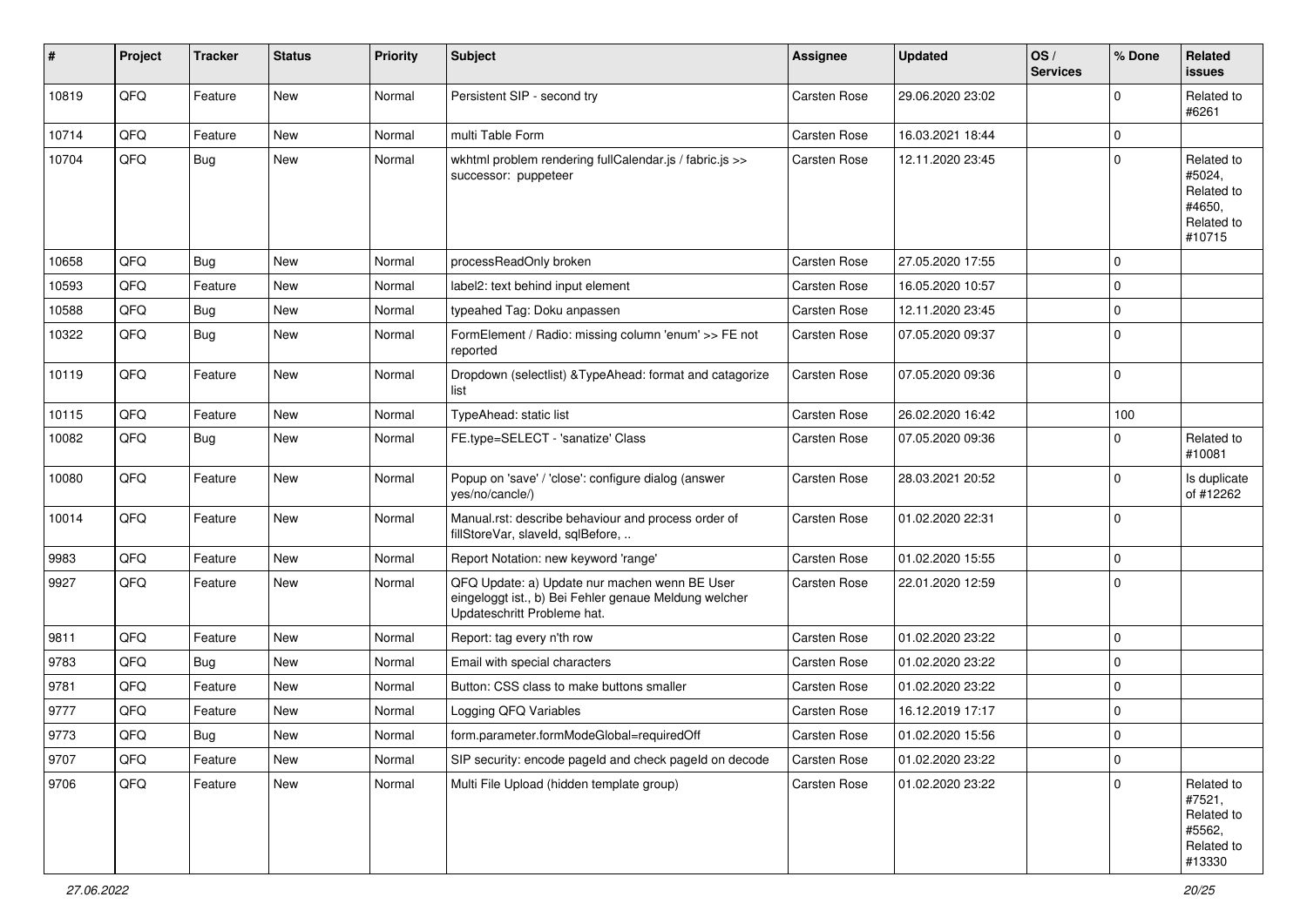| #    | Project | <b>Tracker</b> | <b>Status</b> | <b>Priority</b> | <b>Subject</b>                                                                                         | Assignee            | <b>Updated</b>   | OS/<br><b>Services</b> | % Done   | Related<br><b>issues</b> |
|------|---------|----------------|---------------|-----------------|--------------------------------------------------------------------------------------------------------|---------------------|------------------|------------------------|----------|--------------------------|
| 9602 | QFQ     | Feature        | <b>New</b>    | Normal          | Form definition as JSON                                                                                | Carsten Rose        | 01.02.2020 23:21 |                        | $\Omega$ | Related to<br>#9600      |
| 9537 | QFQ     | Feature        | <b>New</b>    | Normal          | FormEditor: Edit fieldset in FrontEnd                                                                  | <b>Carsten Rose</b> | 01.02.2020 23:22 |                        | $\Omega$ |                          |
| 9533 | QFQ     | <b>Bug</b>     | <b>New</b>    | Normal          | FE.type=upload: Check in 'beforeSave' if upload is given                                               | Carsten Rose        | 01.02.2020 23:22 |                        | $\Omega$ | Related to<br>#11523     |
| 9352 | QFQ     | Feature        | <b>New</b>    | Normal          | FE 'Native' fire slaveld, sqlAfter, sqlIns                                                             | Carsten Rose        | 01.02.2020 23:22 |                        | $\Omega$ |                          |
| 9348 | QFQ     | Feature        | <b>New</b>    | Normal          | defaultThumbnailSize: pre render thumbnails                                                            | Carsten Rose        | 12.06.2021 09:05 |                        | $\Omega$ |                          |
| 9317 | QFQ     | Bug            | <b>New</b>    | Normal          | FE.type=note: with dynamic show/hidden an empty label<br>causes trouble                                | <b>Carsten Rose</b> | 01.02.2020 23:22 |                        | $\Omega$ |                          |
| 9275 | QFQ     | Bug            | <b>New</b>    | Normal          | autcron: t3 page, which takes to long to respond, is not<br>reported properly                          | <b>Carsten Rose</b> | 01.02.2020 23:22 |                        | 100      |                          |
| 9221 | QFQ     | Feature        | <b>New</b>    | Normal          | typeAhead: Zeichenlimite ausschalten                                                                   | <b>Carsten Rose</b> | 08.05.2021 17:06 |                        | $\Omega$ |                          |
| 9208 | QFQ     | Feature        | <b>New</b>    | Normal          | Manage 'recent' records                                                                                | Carsten Rose        | 01.02.2020 23:22 |                        | $\Omega$ |                          |
| 9177 | QFQ     | Bug            | <b>New</b>    | Normal          | Bug? QFQ tries to save an action FE, which has real<br>existing column name                            | <b>Carsten Rose</b> | 01.02.2020 23:22 |                        | $\Omega$ |                          |
| 9136 | QFQ     | Feature        | <b>New</b>    | Normal          | Create ZIP files with dynamic PDFs                                                                     | Carsten Rose        | 01.02.2020 23:22 |                        | $\Omega$ |                          |
| 9129 | QFQ     | Feature        | <b>New</b>    | Normal          | sqlValidate: Message as notification, not as error                                                     | Carsten Rose        | 01.02.2020 23:22 |                        | $\Omega$ | Related to<br>#9128      |
| 9128 | QFQ     | Feature        | <b>New</b>    | Normal          | Error Message: not replaced variables- a) replace back to<br>'{{', b) underline                        | <b>Carsten Rose</b> | 01.02.2020 23:22 |                        | $\Omega$ | Related to<br>#9129      |
| 9127 | QFQ     | Bug            | <b>New</b>    | Normal          | Error Message: change 'roll over' color - text not readable                                            | <b>Carsten Rose</b> | 01.02.2020 23:22 |                        | $\Omega$ |                          |
| 9077 | QFQ     | <b>Bug</b>     | <b>New</b>    | Normal          | typeAheadSql: report broken SQL                                                                        | Carsten Rose        | 01.02.2020 23:22 |                        | $\Omega$ |                          |
| 9013 | QFQ     | <b>Bug</b>     | <b>New</b>    | Normal          | Error in Twig template not handled                                                                     | Carsten Rose        | 20.10.2021 13:43 |                        | $\Omega$ |                          |
| 8975 | QFQ     | Feature        | <b>New</b>    | Normal          | Report Notation: 2.0                                                                                   | Carsten Rose        | 01.02.2020 23:22 |                        | $\Omega$ | Related to<br>#8963      |
| 8806 | QFQ     | Feature        | <b>New</b>    | Normal          | SQL Function nl2br                                                                                     | Carsten Rose        | 01.02.2020 23:22 |                        | $\Omega$ |                          |
| 8719 | QFQ     | Feature        | <b>New</b>    | Normal          | extraButtonLock: add support for 0/1                                                                   | Carsten Rose        | 01.02.2020 23:22 |                        | $\Omega$ |                          |
| 8702 | QFQ     | Feature        | <b>New</b>    | Normal          | Load Record which is locked: missing user info                                                         | Carsten Rose        | 11.12.2019 16:16 |                        | $\Omega$ | Related to<br>#9789      |
| 8336 | QFQ     | Feature        | <b>New</b>    | Normal          | Form > modified > Close New: a) Optional disable popup, b)<br>custom text, c) mode on save: close stay | Carsten Rose        | 01.02.2020 23:22 |                        | $\Omega$ | Related to<br>#8335      |
| 8217 | QFQ     | Feature        | <b>New</b>    | Normal          | if-elseif-else construct                                                                               | <b>Carsten Rose</b> | 16.03.2021 18:41 |                        | $\Omega$ | Related to<br>#10716     |
| 8187 | QFQ     | Feature        | <b>New</b>    | Normal          | Subrecord: enable/hide new button - make new/edit/delete<br>customizeable.                             | Carsten Rose        | 06.03.2021 18:44 |                        | $\Omega$ | Related to<br>#11326     |
| 8089 | QFQ     | Feature        | New           | Normal          | Copy/Paste for FormElements                                                                            | Carsten Rose        | 01.02.2020 23:22 |                        | $\Omega$ |                          |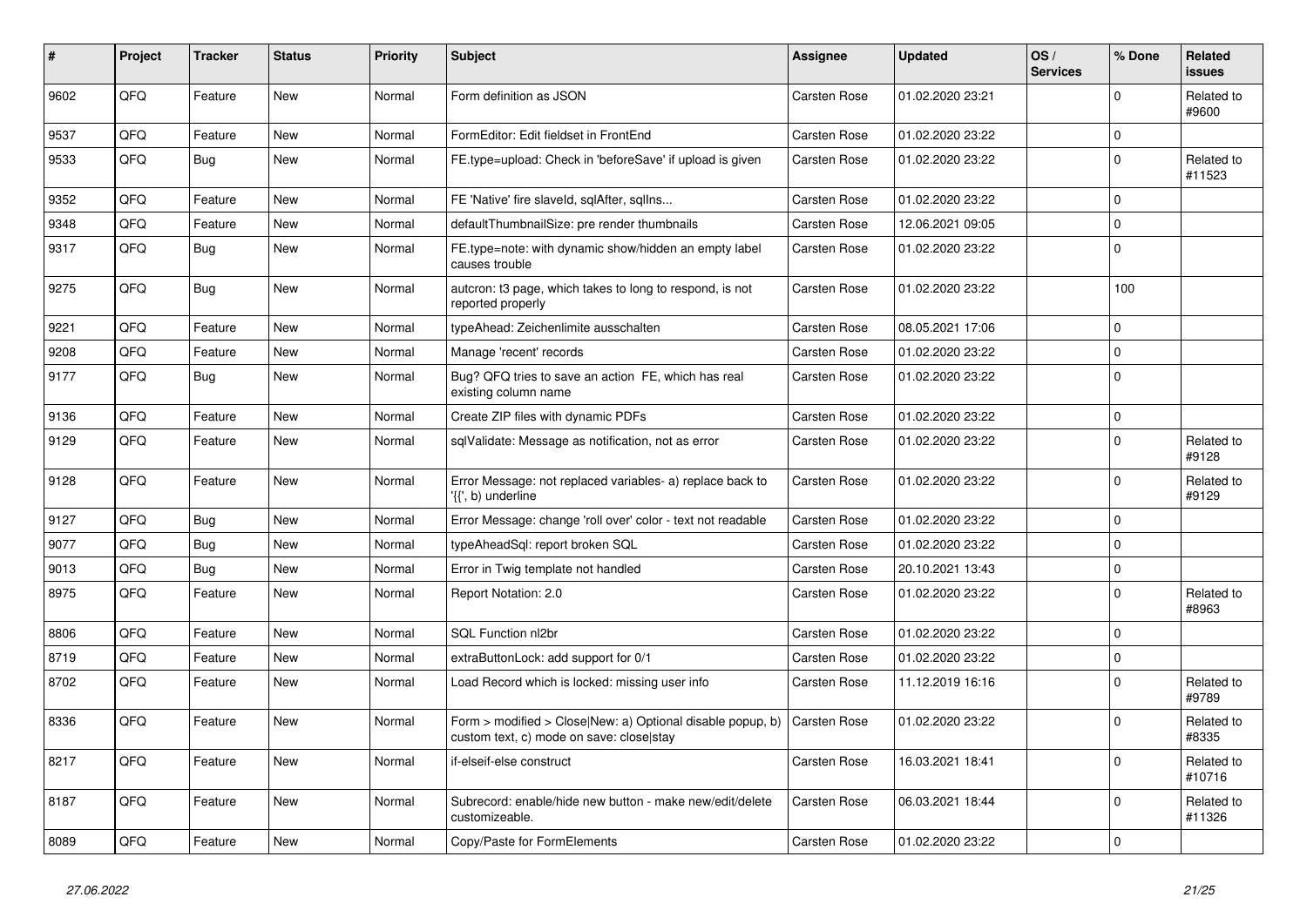| #    | Project | <b>Tracker</b> | <b>Status</b> | <b>Priority</b> | <b>Subject</b>                                                                                        | Assignee            | <b>Updated</b>   | OS/<br><b>Services</b> | % Done      | Related<br>issues    |
|------|---------|----------------|---------------|-----------------|-------------------------------------------------------------------------------------------------------|---------------------|------------------|------------------------|-------------|----------------------|
| 8049 | QFQ     | Bug            | <b>New</b>    | Normal          | FE.type=note, column 'value': text moves some pixel to top<br>after save                              | <b>Carsten Rose</b> | 01.02.2020 23:22 |                        | $\Omega$    |                      |
| 7924 | QFQ     | Feature        | <b>New</b>    | Normal          | Radio/Checkbox with Tooltip                                                                           | <b>Carsten Rose</b> | 01.02.2020 23:22 |                        | $\Omega$    |                      |
| 7920 | QFQ     | Feature        | New           | Normal          | FE: Syntax Highlight, Zeinlenumbruch                                                                  | <b>Carsten Rose</b> | 01.02.2020 10:03 |                        | 0           |                      |
| 7890 | QFQ     | <b>Bug</b>     | New           | Normal          | FormElement 'required': extraButtonInfo not aligned                                                   | Carsten Rose        | 11.06.2021 21:17 |                        | $\Omega$    | Related to<br>#11517 |
| 7812 | QFQ     | Feature        | New           | Normal          | FE 'Subrecord' - new option 'subrecordShowFilter',<br>'subrecordPaging'                               | <b>Carsten Rose</b> | 01.02.2020 23:22 |                        | 0           |                      |
| 7795 | QFQ     | <b>Bug</b>     | New           | Normal          | Readonly Form: Typeahead-Felder                                                                       | Carsten Rose        | 01.02.2020 23:22 |                        | $\Omega$    |                      |
| 7685 | QFQ     | Bug            | New           | Normal          | Open FormElement from QFQ error message and save<br>modified record: error about missing {{formId:F}} | <b>Carsten Rose</b> | 01.02.2020 23:22 |                        | $\Omega$    |                      |
| 7683 | QFQ     | Feature        | New           | Normal          | Special column names in '{{ SELECT  AS _link }}' should<br>be detected                                | Carsten Rose        | 01.02.2020 23:21 |                        | $\Omega$    |                      |
| 7681 | QFQ     | Feature        | <b>New</b>    | Normal          | Optional switch off 'check for modified record'                                                       | Carsten Rose        | 01.02.2020 23:21 |                        | $\mathbf 0$ |                      |
| 7660 | QFQ     | Feature        | New           | Normal          | IMAP: import mails to DB, move / delete mails                                                         | <b>Carsten Rose</b> | 01.02.2020 09:52 |                        | $\mathbf 0$ |                      |
| 7574 | QFQ     | Bug            | New           | Normal          | Substitute error: form element not reported / dont parse<br>Form.note                                 | Carsten Rose        | 01.02.2020 23:21 |                        | $\Omega$    |                      |
| 7547 | QFQ     | Bug            | New           | Normal          | Error Message in afterSave: wrong parameter column<br>reported                                        | <b>Carsten Rose</b> | 01.02.2020 23:22 |                        | $\Omega$    |                      |
| 7524 | QFQ     | <b>Bug</b>     | New           | Normal          | QFQ throws a 'General Error' if 'fileadmin/protected/log/' is<br>not writeable                        | <b>Carsten Rose</b> | 01.02.2020 23:22 |                        | $\Omega$    |                      |
| 7521 | QFQ     | Feature        | New           | Normal          | TemplateGroup: fe.type=upload                                                                         | Carsten Rose        | 01.02.2020 23:21 |                        | $\Omega$    | Related to<br>#9706  |
| 7520 | QFQ     | Feature        | <b>New</b>    | Normal          | QR Code:  AS _qr ( AS _link)                                                                          | Carsten Rose        | 01.02.2020 23:22 |                        | 0           |                      |
| 7519 | QFQ     | Feature        | New           | Normal          | Select: Multi                                                                                         | Carsten Rose        | 01.02.2020 23:22 |                        | $\Omega$    |                      |
| 7513 | QFQ     | <b>Bug</b>     | New           | Normal          | Radios not correct aligned                                                                            | <b>Carsten Rose</b> | 01.02.2020 23:22 |                        | 0           |                      |
| 7512 | QFQ     | Bug            | New           | Normal          | FE: inputType=number >> 'pattern' is not respected                                                    | Carsten Rose        | 01.02.2020 23:22 |                        | $\Omega$    |                      |
| 7481 | QFQ     | Feature        | New           | Normal          | Detect 'BaseUrl' automatically                                                                        | Carsten Rose        | 01.02.2020 23:21 |                        | $\Omega$    |                      |
| 7480 | QFQ     | Feature        | New           | Normal          | Record History (Undo / Redo)                                                                          | Carsten Rose        | 11.12.2019 16:16 |                        | $\Omega$    | Related to<br>#2361  |
| 7342 | QFQ     | Feature        | New           | Normal          | add content = hide this                                                                               | Carsten Rose        | 01.02.2020 23:21 |                        | $\Omega$    |                      |
| 7280 | QFQ     | Feature        | <b>New</b>    | Normal          | recently used table                                                                                   | <b>Carsten Rose</b> | 01.02.2020 23:21 |                        | $\Omega$    |                      |
| 7261 | QFQ     | <b>Bug</b>     | <b>New</b>    | Normal          | Report pathFilename for user without path, only the<br>filename                                       | Carsten Rose        | 01.02.2020 23:21 |                        | 0           |                      |
| 7239 | QFQ     | Feature        | New           | Normal          | TinyMCE: html tag whitelist                                                                           | Carsten Rose        | 01.02.2020 23:21 |                        | $\Omega$    | Related to<br>#14320 |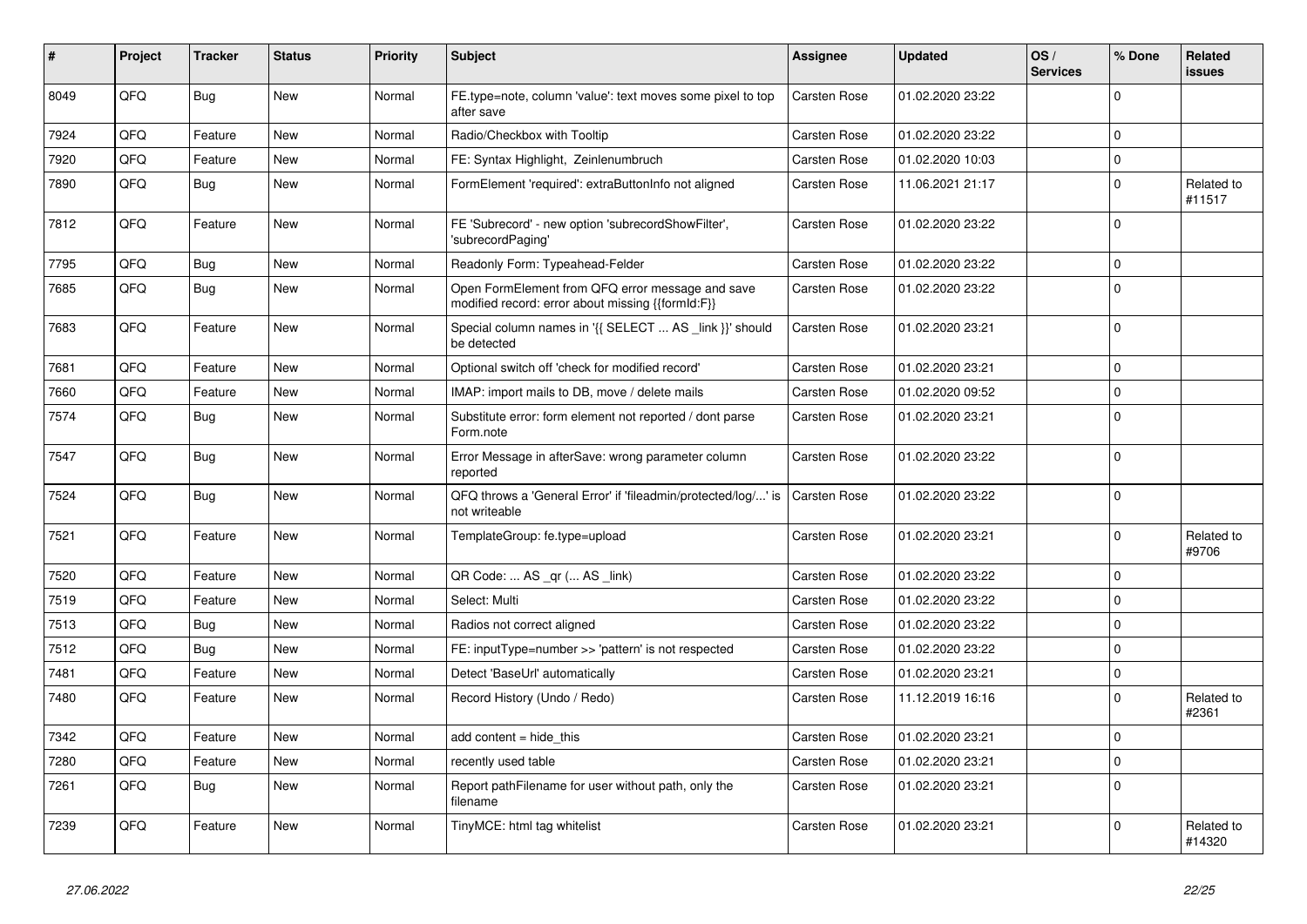| ∦    | Project | <b>Tracker</b> | <b>Status</b> | <b>Priority</b> | Subject                                                                                                                       | Assignee     | <b>Updated</b>   | OS/<br><b>Services</b> | % Done      | Related<br><b>issues</b>                    |
|------|---------|----------------|---------------|-----------------|-------------------------------------------------------------------------------------------------------------------------------|--------------|------------------|------------------------|-------------|---------------------------------------------|
| 7219 | QFQ     | Bug            | New           | Normal          | typeSheadSql / typeAheadSqlPrefetch: change to curly<br>braces                                                                | Carsten Rose | 01.02.2020 23:21 |                        | $\Omega$    |                                             |
| 7175 | QFQ     | Feature        | <b>New</b>    | Normal          | Upload: md5 hash as filename                                                                                                  | Carsten Rose | 01.02.2020 23:21 |                        | $\Omega$    |                                             |
| 7119 | QFQ     | Feature        | <b>New</b>    | Normal          | Upload: scaleDownWidth, scaleDownHeight                                                                                       | Carsten Rose | 01.02.2020 23:21 |                        | $\Omega$    |                                             |
| 7109 | QFQ     | Feature        | New           | Normal          | Dynamic Updates: row/element hide                                                                                             | Carsten Rose | 01.02.2020 23:22 |                        | $\Omega$    | Has<br>duplicate<br>#4081                   |
| 7102 | QFQ     | Feature        | <b>New</b>    | Normal          | Comment sign in report: '#' and '--'                                                                                          | Carsten Rose | 01.02.2020 23:21 |                        | $\Omega$    |                                             |
| 7099 | QFQ     | Feature        | <b>New</b>    | Normal          | Redesign FormEditor                                                                                                           | Carsten Rose | 01.02.2020 23:21 |                        | $\Omega$    |                                             |
| 7014 | QFQ     | Bug            | <b>New</b>    | Normal          | Sending invalid emails succeeds when<br>debug.redirectAllMailTo is set                                                        | Carsten Rose | 01.02.2020 23:21 |                        | $\Omega$    |                                             |
| 7002 | QFQ     | Bug            | New           | Normal          | Dynamic Update: row does not disappear / appear                                                                               | Carsten Rose | 01.02.2020 23:22 |                        | $\mathbf 0$ |                                             |
| 6912 | QFQ     | Bug            | <b>New</b>    | Normal          | error Message Var 'deadline' already set in SIP - in Form<br>with FE.value={{deadline:R:::{{deadlinePeriod:Y}}}}              | Carsten Rose | 01.02.2020 23:21 |                        | $\Omega$    |                                             |
| 6855 | QFQ     | Feature        | <b>New</b>    | Normal          | With {{feUser:U}}!={{feUser:T}}: Save / Delete: only<br>possible with {{feUserSave:U}}='yes' and<br>'{{feUserDelete:U}}='yes' | Carsten Rose | 01.02.2020 23:21 |                        | $\mathbf 0$ |                                             |
| 6765 | QFQ     | Feature        | New           | Normal          | Moeglichkeit via QFQ eigene Logs zu schreiben                                                                                 | Carsten Rose | 01.02.2020 23:21 |                        | $\Omega$    |                                             |
| 6723 | QFQ     | Feature        | New           | Normal          | Report QFQ Installation and Version                                                                                           | Carsten Rose | 12.06.2021 09:07 |                        | $\Omega$    |                                             |
| 6677 | QFQ     | Bug            | New           | Normal          | Error message FE Action Element: no/wrong FE reference<br>who cause the problem.                                              | Carsten Rose | 01.02.2020 23:21 |                        | $\Omega$    |                                             |
| 6609 | QFQ     | Feature        | <b>New</b>    | Normal          | Formlet: JSON API erweitern                                                                                                   | Carsten Rose | 01.02.2020 23:21 |                        | 50          |                                             |
| 6602 | QFQ     | Feature        | <b>New</b>    | Normal          | Formlet: in Report auf Mausklick ein mini-form oeffnen                                                                        | Carsten Rose | 11.12.2019 16:16 |                        | $\Omega$    |                                             |
| 6594 | QFQ     | Feature        | New           | Normal          | Excel: on download, check if there is a valid sip                                                                             | Carsten Rose | 01.02.2020 23:21 |                        | $\Omega$    |                                             |
| 6483 | QFQ     | Bug            | <b>New</b>    | Normal          | R Store funktioniert nicht bei 'Report Notation' im FE                                                                        | Carsten Rose | 01.02.2020 23:21 |                        | $\Omega$    |                                             |
| 6462 | QFQ     | Bug            | New           | Normal          | File Upload: Nutzlose Fehlermeldung wenn Datei zu gross                                                                       | Carsten Rose | 01.02.2020 23:21 |                        | $\Omega$    | Related to<br>#6139                         |
| 6437 | QFQ     | Feature        | New           | Normal          | Neuer Mode Button bei FormElementen                                                                                           | Carsten Rose | 01.02.2020 23:21 |                        | $\Omega$    | Related to<br>#9668,<br>Blocked by<br>#9678 |
| 6292 | QFQ     | Feature        | New           | Normal          | Download: File speichern mit Hash aber original Filename in   Carsten Rose<br>der Datenbank vermerken fuer Downloads          |              | 01.02.2020 23:21 |                        | 0           |                                             |
| 6289 | QFQ     | Feature        | New           | Normal          | Form: Log                                                                                                                     | Carsten Rose | 01.02.2020 23:21 |                        | $\mathbf 0$ |                                             |
| 6261 | QFQ     | Feature        | New           | Normal          | Persistent SIP                                                                                                                | Carsten Rose | 12.06.2021 09:07 |                        | $\Omega$    | Related to<br>#10819                        |
| 5782 | QFQ     | Feature        | New           | Normal          | NextCloud API                                                                                                                 | Carsten Rose | 01.02.2020 10:02 |                        | $\mathbf 0$ |                                             |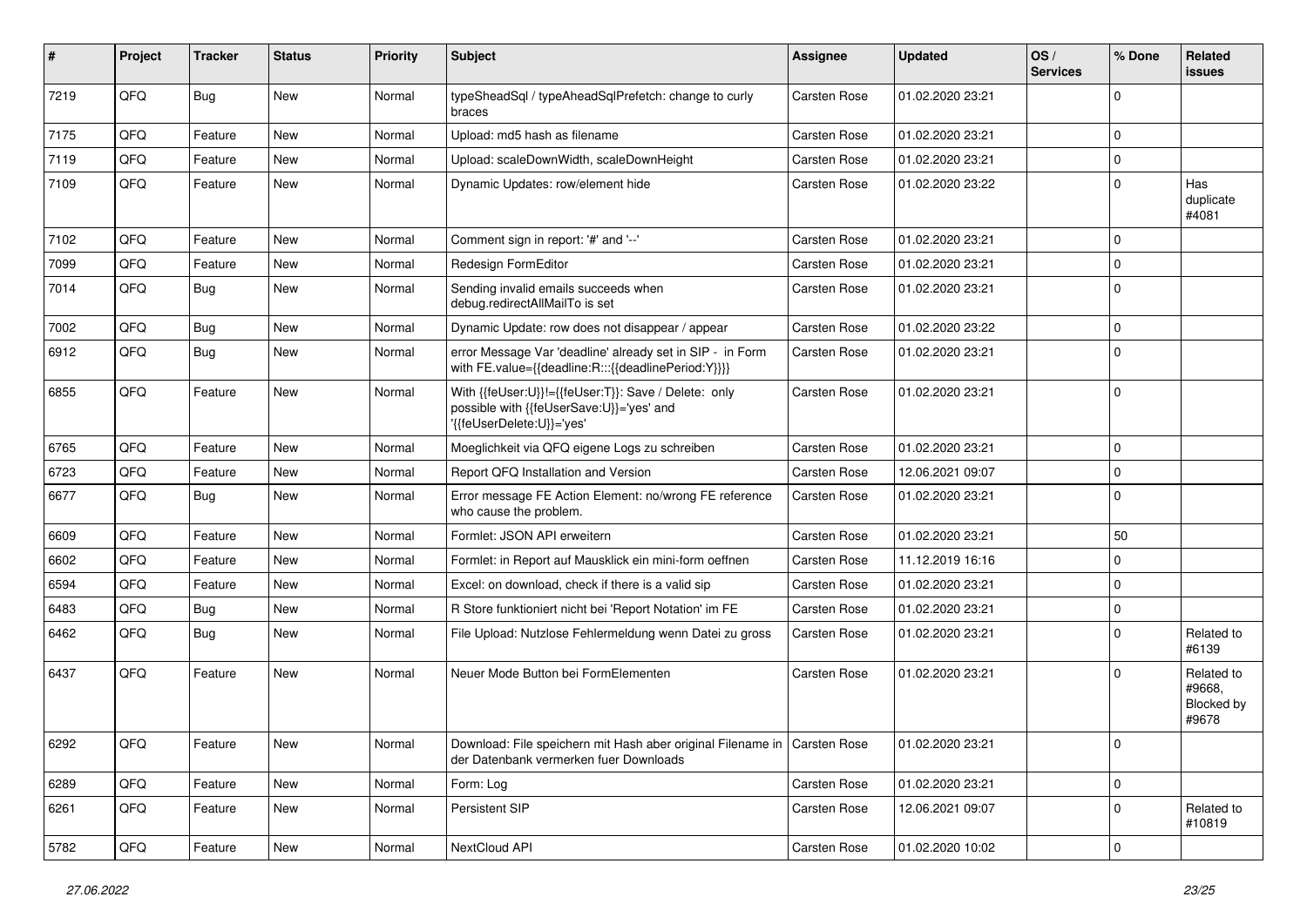| #     | Project | <b>Tracker</b> | <b>Status</b> | <b>Priority</b> | Subject                                                                                            | Assignee            | <b>Updated</b>   | OS/<br><b>Services</b> | % Done      | Related<br><b>issues</b>                    |
|-------|---------|----------------|---------------|-----------------|----------------------------------------------------------------------------------------------------|---------------------|------------------|------------------------|-------------|---------------------------------------------|
| 5576  | QFQ     | Bug            | <b>New</b>    | Normal          | Using MySQL 'DROP' requires privilege - wich is not really<br>necessary.                           | Carsten Rose        | 01.02.2020 23:21 |                        | $\Omega$    |                                             |
| 5559  | QFQ     | <b>Bug</b>     | New           | Normal          | FE.type = Upload: 'accept' might contain variables                                                 | Carsten Rose        | 11.05.2020 21:23 |                        | $\Omega$    |                                             |
| 5345  | QFQ     | Feature        | New           | Normal          | Report: UPDATE / INSERT / DELETE statements should<br>trigger subqueries, depending on the result. | <b>Carsten Rose</b> | 27.05.2020 16:11 |                        | $\Omega$    |                                             |
| 5305  | QFQ     | <b>Bug</b>     | New           | Normal          | Upload FormElement: nicht disabled by readonly Form                                                | <b>Carsten Rose</b> | 16.06.2021 13:43 |                        | $\Omega$    | Related to<br>#9347,<br>Related to<br>#9834 |
| 5131  | QFQ     | Feature        | <b>New</b>    | Normal          | Activate Spin Gear ('wait/busy' indicator) via LINK attribute                                      | <b>Carsten Rose</b> | 01.02.2020 23:21 |                        | $\Omega$    |                                             |
| 4756  | QFQ     | Bug            | <b>New</b>    | Normal          | Form dirty even nothing changes                                                                    | <b>Carsten Rose</b> | 11.12.2019 16:16 |                        | $\Omega$    |                                             |
| 4413  | QFQ     | Feature        | <b>New</b>    | Normal          | fieldset: show/hidden, modeSgl, dynamicUpdate                                                      | <b>Carsten Rose</b> | 09.02.2022 15:19 |                        | $\Omega$    |                                             |
| 4250  | QFQ     | Feature        | New           | Normal          | AutoCron in QFQ via PHP                                                                            | Carsten Rose        | 01.02.2020 23:21 |                        | $\Omega$    | Related to<br>#3292,<br>Related to<br>#3291 |
| 4082  | QFQ     | Feature        | New           | Normal          | Dynamic Update: modeSql - useful default                                                           | Carsten Rose        | 01.02.2020 23:22 |                        | $\mathbf 0$ |                                             |
| 4050  | QFQ     | Feature        | New           | Normal          | sql.log: 1) FormElement ID which causes a specific action,<br>2) Result in the same row.           | <b>Carsten Rose</b> | 15.04.2020 11:35 |                        | $\mathbf 0$ | Related to<br>#5458                         |
| 4023  | QFQ     | Feature        | New           | Normal          | prepared statements - FE action: salveld, sqlInsert,<br>sqlUpdate, sqlDelete, sqlBefore, sqlAfter  | Carsten Rose        | 11.12.2019 16:15 |                        | $\Omega$    |                                             |
| 3864  | QFQ     | Feature        | New           | Normal          | Encrypt / decrypt field                                                                            | <b>Carsten Rose</b> | 08.03.2021 18:08 |                        | $\mathbf 0$ |                                             |
| 3547  | QFQ     | Bug            | <b>New</b>    | Normal          | FE of type 'note' causes writing of empty fields.                                                  | <b>Carsten Rose</b> | 01.02.2020 23:21 |                        | $\Omega$    |                                             |
| 3504  | QFQ     | Feature        | New           | Normal          | Logging: welche Action FEs werden wann wie ausgefuehrt                                             | <b>Carsten Rose</b> | 01.02.2020 23:21 |                        | $\Omega$    | Related to<br>#5458,<br>Related to<br>#4092 |
| 3432  | QFQ     | Feature        | <b>New</b>    | Normal          | subrecord: dynamicUpdate                                                                           | Carsten Rose        | 11.06.2020 21:10 |                        | $\Omega$    | Related to<br>#5691                         |
| 2361  | QFQ     | Feature        | <b>New</b>    | Normal          | Logging wer/wann/wo welches Formular aufgerufen hat                                                | <b>Carsten Rose</b> | 11.12.2019 16:15 |                        | $\Omega$    | Related to<br>#4432.<br>Related to<br>#7480 |
| 14395 | QFQ     | Support        | New           | Normal          | FormEditor: Virtual table columns                                                                  | Enis Nuredini       | 21.06.2022 16:09 |                        | $\Omega$    |                                             |
| 14377 | QFQ     | Bug            | <b>New</b>    | Normal          | Documentation > General Tips: white page after migration                                           | Enis Nuredini       | 19.06.2022 16:37 |                        | $\Omega$    |                                             |
| 14376 | QFQ     | Feature        | New           | Normal          | QFQ Bootstrap: if missing, create stored procedures                                                | Enis Nuredini       | 19.06.2022 16:37 |                        | $\Omega$    |                                             |